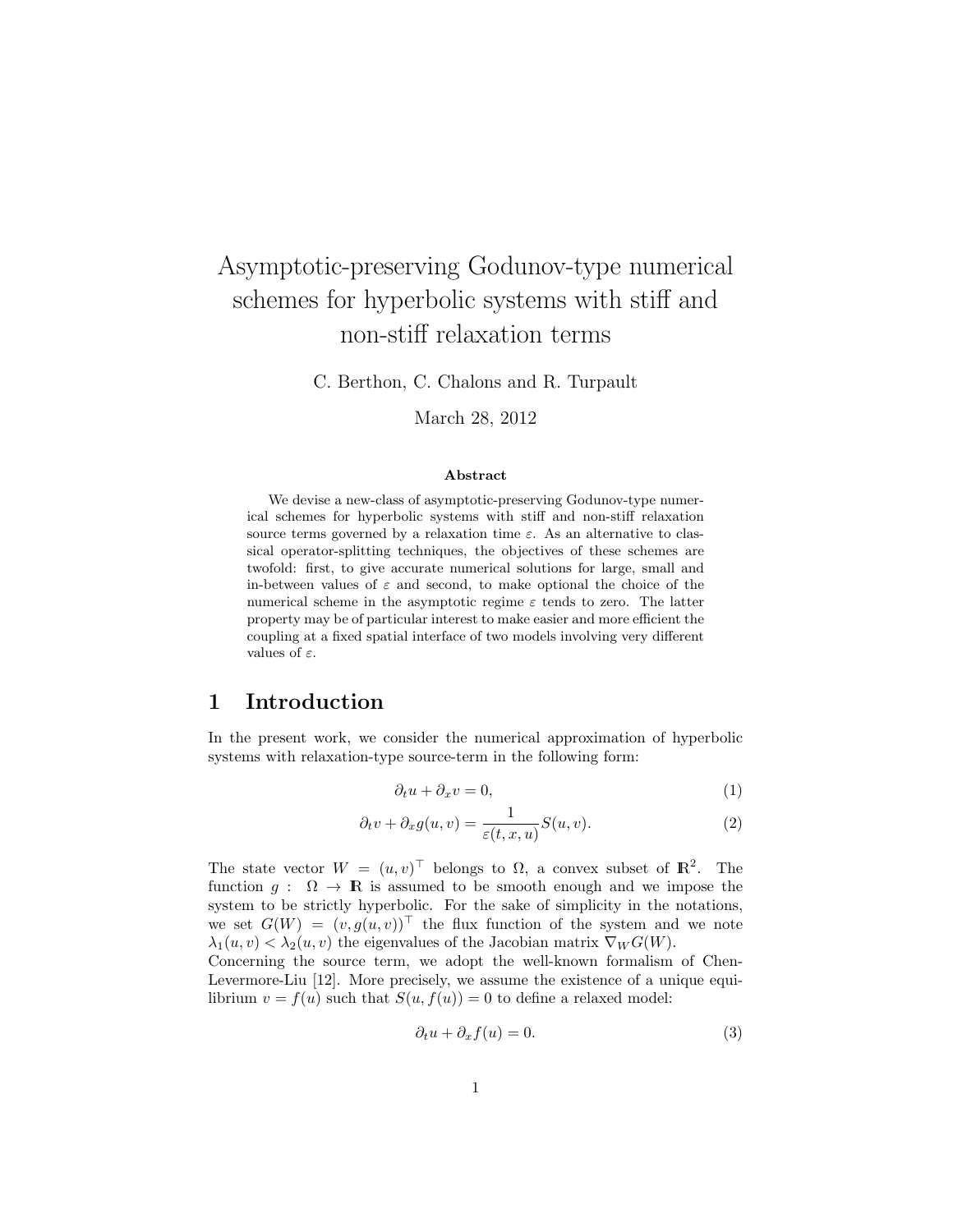As usual, the stability of this local equilibrium solution is satisfied under the Whitham subcharacteristic condition:

$$
|f'(u)| < \min(|\lambda_1(u,v)|, |\lambda_2(u,v)|), \ \forall (u,v) \in \Omega.
$$
 (4)

For instance, choosing  $S(u, v) = f(u) - v$ , one obviously recovers the well-known relaxation model [20]:

$$
\partial_t u + \partial_x v = 0,\tag{5}
$$

$$
\partial_t v + \partial_x g(u, v) = \frac{1}{\varepsilon(t, x, u)} \Big( f(u) - v \Big), \tag{6}
$$

where  $\varepsilon$  is a smooth function of t, x and u which can be considered as a relaxation time. The system (1)-(2) admits two different asymptotic regimes depending on the values of  $\varepsilon$ . Whenever  $\varepsilon$  is small, the system (5)-(6) enters the framework of Chen-Levermore-Liu [12] to relax to (3). On the other hand, as soon as  $\varepsilon$  is large, (5)-(6) simply becomes the following homogeneous transport system:

$$
\partial_t u + \partial_x v = 0,\t\t(7)
$$

$$
\partial_t v + \partial_x g(u, v) = 0. \tag{8}
$$

Our objective is to derive a numerical scheme able to produce a relevant approximation of  $(1)-(2)$  in every regime. Since we are interested in general forms of  $\varepsilon$ , it is crucial that our numerical scheme behaves correctly in both asymptotic regimes as well as for transitional regimes which occur for in-between values of  $\varepsilon$ .

During the last decade, several asymptotic-preserving schemes were proposed in the literature and we refer for instance to  $[10, 17, 13, 14, 9, 7, 6, 11]$  for some of the most recent ones, but also to the references proposed therein. These schemes are able to give a suitable numerical approximation in the limit of both  $\varepsilon$  large and small. However, the approximations of each of these asymptotic regimes are closely linked: the choice of the scheme in one regime generally impose the form of the other. Our goal is to develop a technique that is general in the sense that any scheme can be adopted in each limit regime. In addition, the resulting procedure is expected to be accurate in transitional regimes and conserve the usual robustness properties.

Several applications of such a framework can be found in the literature. For instance, the widely studied problem of domain decomposition where  $\varepsilon$  is fixed, discontinuous or with a stiff transition around an interface [19]. Here, the goal is generally to reduce the complexity of the model by shifting from the relaxation to the relaxed systems. Another application is devoted to model reduction [22], where the relaxed model is used in numerical simulations whenever a suitable criterion is reached. In theses applications,  $\varepsilon$  may depend on the variables. To conclude this non-exhaustive overview of applications, let us mention the coupling between codes where  $\varepsilon$  governs the transition from one code to another [2, 1, 3]. The reader is also referred to [5, 23] for related works.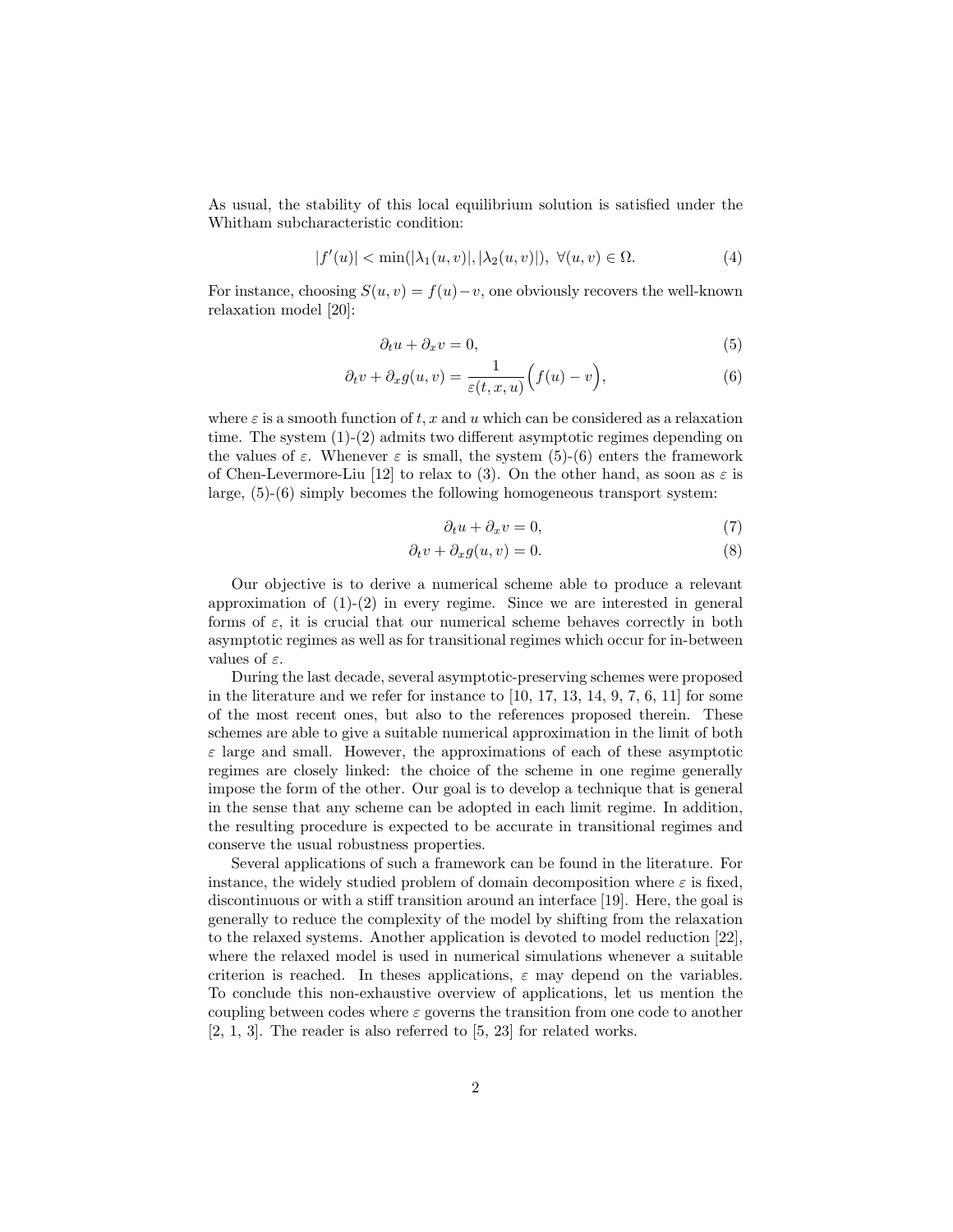The paper is focused on numerical issues, however the theory of systems of the form  $(1)-(2)$  has been carried on in [6].

The paper is organized as follows: in the next section, we briefly recall the notion of consistency of simple approximate Riemann solvers for convective systems with sources. Then, we first introduce our numerical technique for linear transport. We show that the resulting method possesses the correct asymptotic limits and admits a maximum principle. Furthermore, these results are obtained for a standard CFL condition that does not depend on  $\varepsilon(t, x, u)$ .

The numerical method is then extended to the nonlinear cases  $(5)-(6)$  in the third section and  $(1)-(2)$  in the fourth section. Similar properties are obtained. Finally numerical simulations are performed to emphasize the relevance of the scheme.

## 2 Consistency of simple approximate Riemann solvers and Godunov-type methods

In this section, we briefly recall the notion of consistency with the integral form for a simple approximate Riemann solver associated with a convective system with sources

$$
\partial_t W + \partial_x G(W) = S(W) \tag{9}
$$

and initial data

$$
W(x,0) = \begin{cases} W_L & \text{if } x < 0, \\ W_R & \text{if } x > 0. \end{cases}
$$

We follow Gallice [15], and also refer to [11, 4]. Throughout this section,  $S$  plays the role of  $S/\varepsilon$  in system (1) of previous section.

Let us first recall that a simple approximate Riemann solver takes the following form  $\epsilon$  and  $\overline{x}$ 

$$
W_{\Delta}(\frac{x}{t}; W_L, W_R) = \begin{cases} W_1 = W_L, & \frac{x}{t} < \sigma_1, \\ W_k, & \sigma_{k-1} < \frac{x}{t} < \sigma_k, \quad k = 2, ..., m, \\ W_{m+1} = W_R, & \frac{x}{t} > \sigma_m \end{cases}
$$
(10)

and thus consists of m waves with speeds  $\sigma_k = \sigma_k(W_L, W_R), 1 \leq k \leq m$ , and  $m-1$  intermediate states  $W_k, 2 \leq k \leq m$ , which may depend on the spacetime mesh step  $\Delta = (\Delta x, \Delta t)$ . Before defining the notion of consistency in the integral sense, notice that it is natural to require

$$
\lim_{\substack{W_L, W_R \to W \\ \Delta \to 0}} W_{\Delta}(\frac{x}{t}; W_L, W_R) = W \tag{11}
$$

for any  $W \in \Omega$ .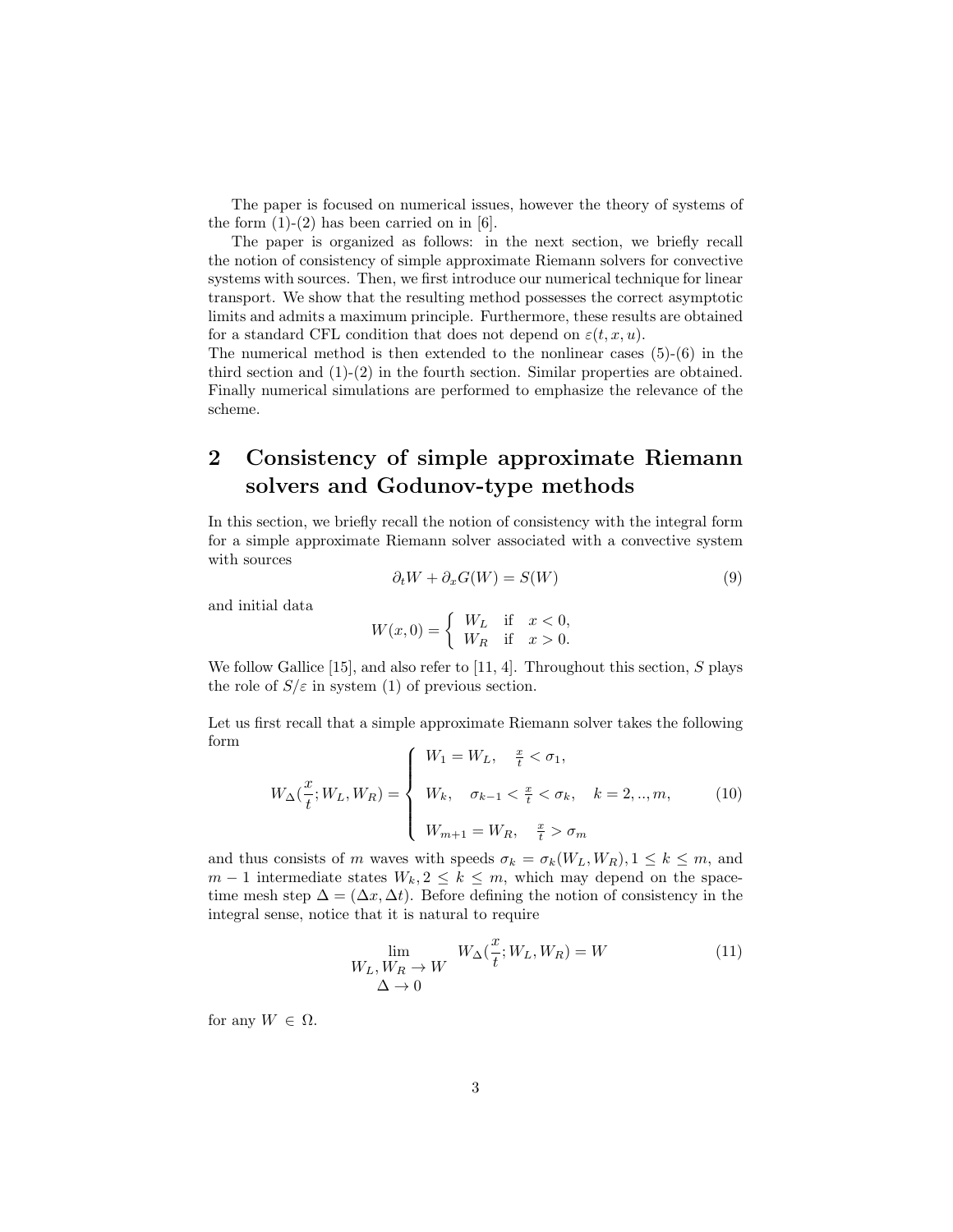Consistency with the integral form of  $(9)$ . We first observe that under the CFL condition

$$
\max_{1 \le k \le m} |\sigma_k| \frac{\Delta t}{\Delta x} \le \frac{1}{2},\tag{12}
$$

we have

$$
\frac{1}{\Delta x} \int_{-\frac{\Delta x}{2}}^{\frac{\Delta x}{2}} W_{\Delta}(\frac{x}{\Delta t}; W_L, W_R) dx = \frac{1}{2}(W_L + W_R) - \frac{\Delta t}{\Delta x} \sum_{k=1}^{m} \sigma_k (W_{k+1} - W_k)
$$

so that

$$
\int_0^{\Delta t} \int_{-\frac{\Delta x}{2}}^{\frac{\Delta x}{2}} \frac{\partial}{\partial t} W_{\Delta}(\frac{x}{t}; W_L, W_R) dx dt = -\Delta t \sum_{k=1}^m \sigma_k (W_{k+1} - W_k).
$$

Integrating (9) in space and time leads to

$$
\int_0^{\Delta t} \int_{-\frac{\Delta x}{2}}^{\frac{\Delta x}{2}} \frac{\partial}{\partial t} W dx dt + \int_0^{\Delta t} \int_{-\frac{\Delta x}{2}}^{\frac{\Delta x}{2}} \frac{\partial}{\partial x} G(W) dx dt = \int_0^{\Delta t} \int_{-\frac{\Delta x}{2}}^{\frac{\Delta x}{2}} S(W) dx dt
$$

which gives, focusing ourselves on simple approximate Riemann solutions of the form (10),

$$
\int_{-\frac{\Delta x}{2}}^{\frac{\Delta x}{2}} W(\frac{x}{\Delta t}; W_L, W_R) dx = \frac{\Delta x}{2} (W_L + W_R) - \int_0^{\Delta t} \int_{-\frac{\Delta x}{2}}^{\frac{\Delta x}{2}} {\frac{\partial}{\partial x}} G(W) - S(W) \} dx dt.
$$

Consistency in the integral sense consists in imposing

$$
\int_0^{\Delta t} \int_{-\frac{\Delta x}{2}}^{\frac{\Delta x}{2}} \left\{ \frac{\partial}{\partial x} G(W) - S(W) \right\} dx dt \approx \Delta t \sum_{k=1}^m \sigma_k (W_{k+1} - W_k). \tag{13}
$$

More precisely, the Riemann solver (10) is said to be consistent with the integral form of (9) if there exists a vector  $S_{\Delta}(W_L, W_R)$  with

$$
\lim_{\begin{array}{c}\n\Lambda \to 0 \\
\Delta \to 0\n\end{array}} S_{\Delta}(W_L, W_R) = S(W) \tag{14}
$$

and such that under the CFL condition (12) we have

$$
\Delta G - \Delta x \ S_{\Delta}(W_L, W_R) = \sum_{k=1}^{m} \sigma_k (W_{k+1} - W_k).
$$
 (15)

As it is customary, we have set  $\Delta W = W_R - W_L$  and  $\Delta G = G(W_R) - G(W_L)$ . Observe that when the sources are not present in the model, we recover the usual definition of consistency associated with systems of conservation laws (see for instance [18, 16, 8]).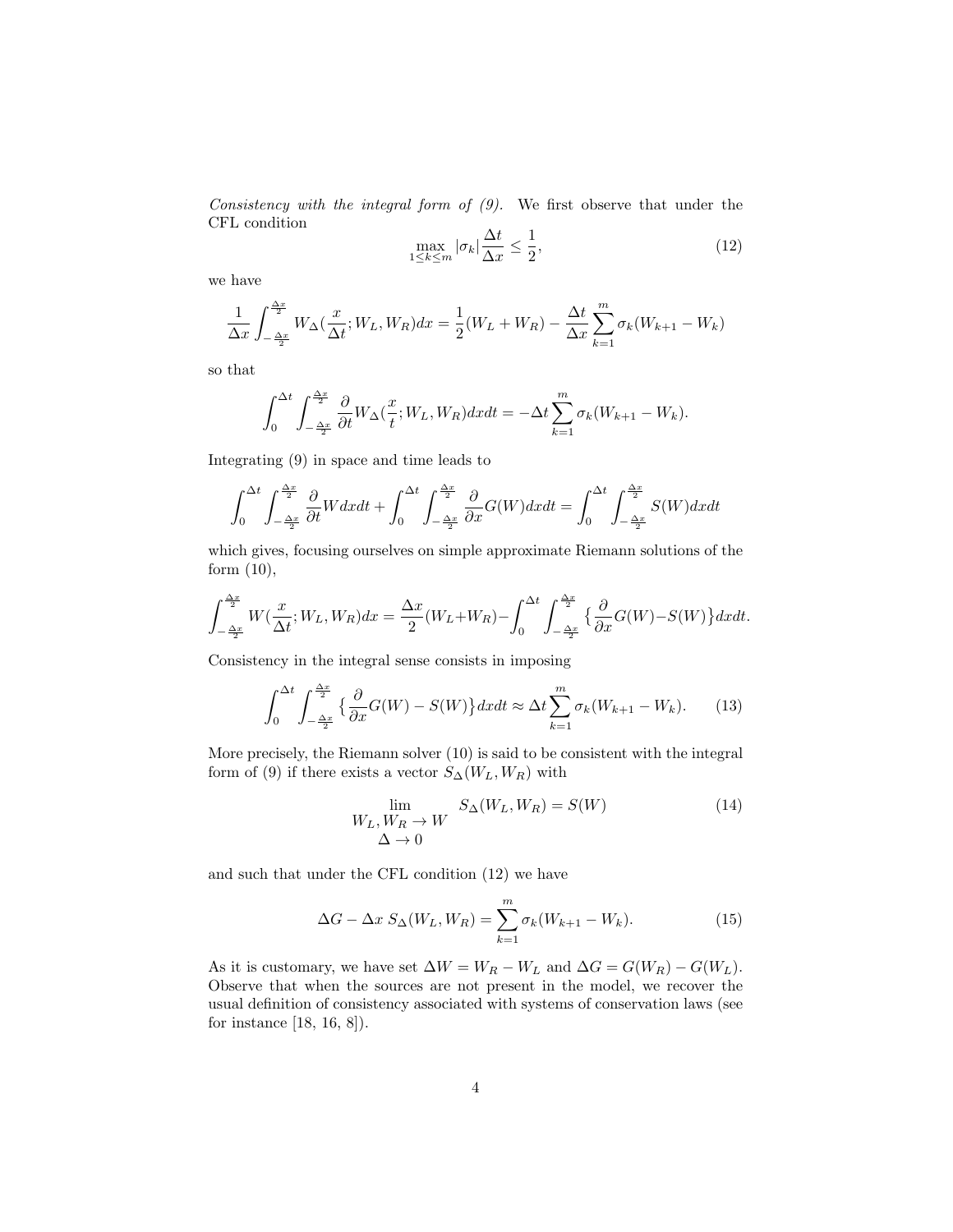The Godunov-type method. The Godunov-type method associated with the simple Riemann solver (10) is then defined as usual (and with classical notations) by

$$
\Delta x W_i^{n+1} = \int_{-\frac{\Delta x}{2}}^0 W_\Delta(\frac{x}{\Delta t}; W_i^n, W_{i+1}^n) dx + \int_0^{\frac{\Delta x}{2}} W_\Delta(\frac{x}{\Delta t}; W_{i-1}^n, W_i^n) dx. (16)
$$

Assuming that the approximate Riemann solver (10) is consistent with (9) and setting

$$
\mathcal{F}(W_L, W_R) = \frac{1}{2} \left\{ G(W_L) + G(W_R) - \sum_{k=1}^m |\sigma_k| (W_{k+1} - W_k) \right\}
$$
(17)

one easily checks that under the CFL condition (12), the associated Godunovtype method reads

$$
W_i^{n+1} = W_i^n - \frac{\Delta t}{\Delta x} (\mathcal{F}_{i+\frac{1}{2}}^n - \mathcal{F}_{i-\frac{1}{2}}^n) + \frac{\Delta t}{2} (S_{i+\frac{1}{2}}^n + S_{i-\frac{1}{2}}^n)
$$
(18)

where for all  $i\in\mathbb{Z}$ 

$$
\mathcal{F}_{i+\frac{1}{2}}^{n} = \mathcal{F}(W_i^n, W_{i+1}^n), \quad S_{i+\frac{1}{2}}^{n} = S_\Delta(W_i^n, W_{i+1}^n). \tag{19}
$$

Once the approximate Riemann solver is defined according to (15), the proposed Godunov-type method is then very classical. We note however that the sources are taken into account in the definition of consistency, and then clearly receive an upwind treatment in formula (18).

# 3 An asymptotic-preserving scheme for the linear transport problem

In this section, we consider the quasilinear version of  $(5)-(6)$  given by

$$
\partial_t u + \partial_x v = 0,\tag{20}
$$

$$
\partial_t v + a^2 \partial_x u = \frac{1}{\varepsilon(t, x, u)} \Big( f(u) - v \Big), \tag{21}
$$

where  $a > 0$  is a given parameter satisfying the Whitham subcharacteristic condition

$$
|f'(u)| < a. \tag{22}
$$

### 3.1 Definition of the scheme

We choose to define a two-state approximate Riemann solver as precised on figure 1.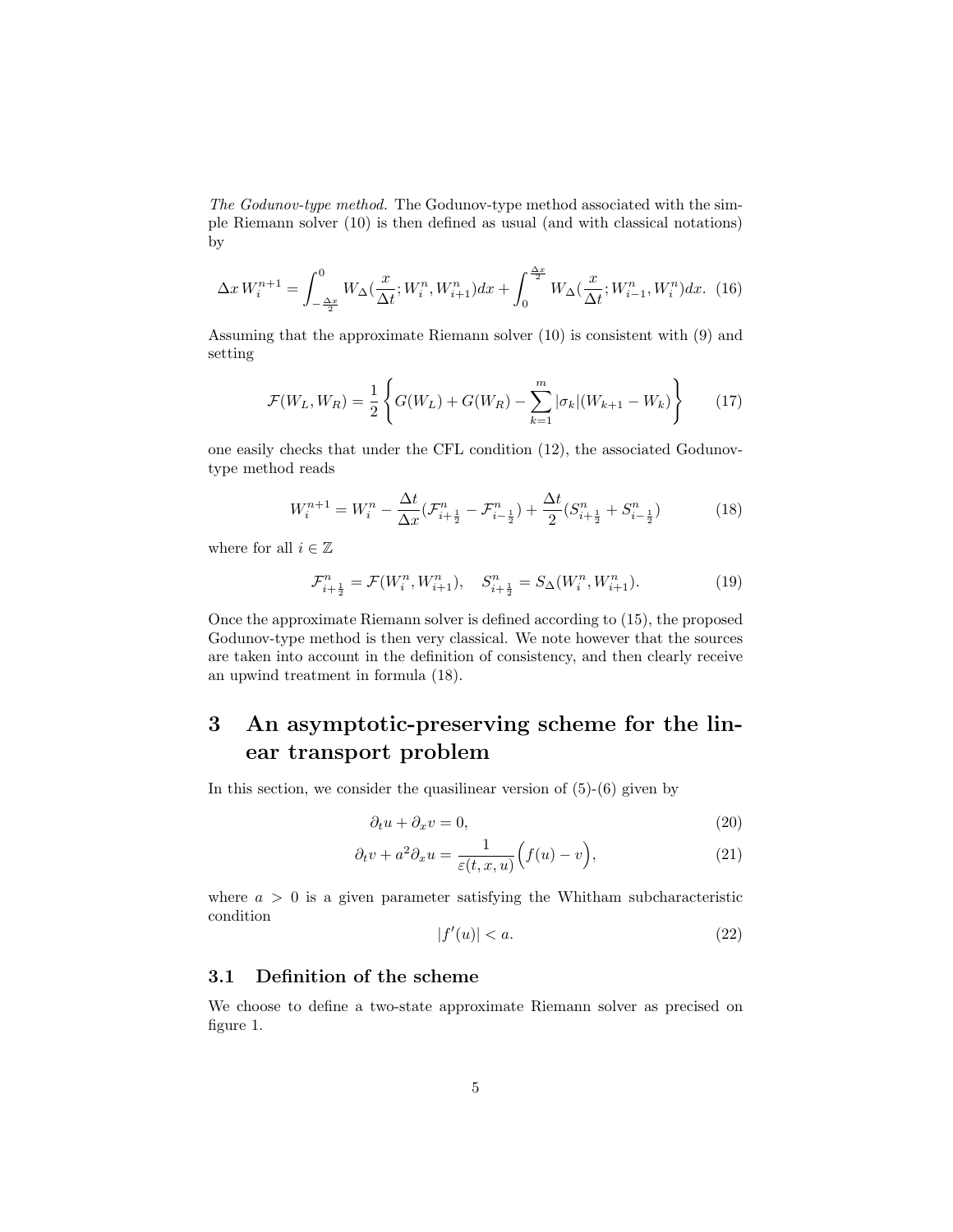

Figure 1: Illustration of the two-state approximate Riemann solver.

We propose to define the four intermediate states by imposing the following four equations. The first equation is nothing but the consistency with the integral form  $(15)$  on the first variable u which writes

$$
(v_R - v_L) = -a(u_L^* - u_L) + a(u_R - u_R^*).
$$
 (23)

Note that the source term is not present in this equation. The last three equations are given by applying the Rankine-Hugoniot jump conditions on the v variable across the three waves of the proposed approximate Riemann solver. We get

$$
a^{2}(u_{L}^{\star} - u_{L}) = -a(v_{L}^{\star} - v_{L}), \qquad (24)
$$

$$
a^2(u_R^* - u_L^*) = \frac{\Delta x}{\varepsilon} \tilde{S}(W_L, W_R),\tag{25}
$$

$$
a^2(u_R - u_R^*) = a(v_R - v_R^*),
$$
\n(26)

where the consistent approximation  $\tilde{S}(W_L, W_R)$  of  $f(u)-v$  will be defined later on (to avoid cumbersome notations,  $S_{\Delta}(W_L, W_R)$  in the previous section is replaced up to a factor  $1/\varepsilon$  by  $\tilde{S}(W_L, W_R)$  from now on). Note that we have made the choice to take into account the source term across the stationary wave only. Importantly, we also note that the sum of these three Rankine-Hugoniot conditions on  $v$  is nothing but a consistency condition with the integral formulation  $(15)$  on  $v$  :

$$
a^2(u_R - u_L) = -a(v_L^* - v_L) + a(v_R - v_R^*) + \frac{\Delta x}{\varepsilon} \tilde{S}(W_L, W_R). \tag{27}
$$

Let us first remark that substracting (26) from (24) gives

$$
a(u_L^* + u_R^*) - a(u_L + u_R) + (v_R - v_L) = v_R^* - v_L^*.
$$

Using (23), we then get  $v_L^* = v_R^*$  and by (27)

$$
v^\star:=v_L^\star=v_R^\star=\frac{v_L+v_R}{2}-\frac{a}{2}(u_R-u_L)+\frac{\Delta x}{2a\varepsilon}\tilde{S}(W_L,W_R).
$$

Now (23) rewrites

$$
u_L^{\star} + u_R^{\star} = u_L + u_R - \frac{v_R - v_L}{a}.
$$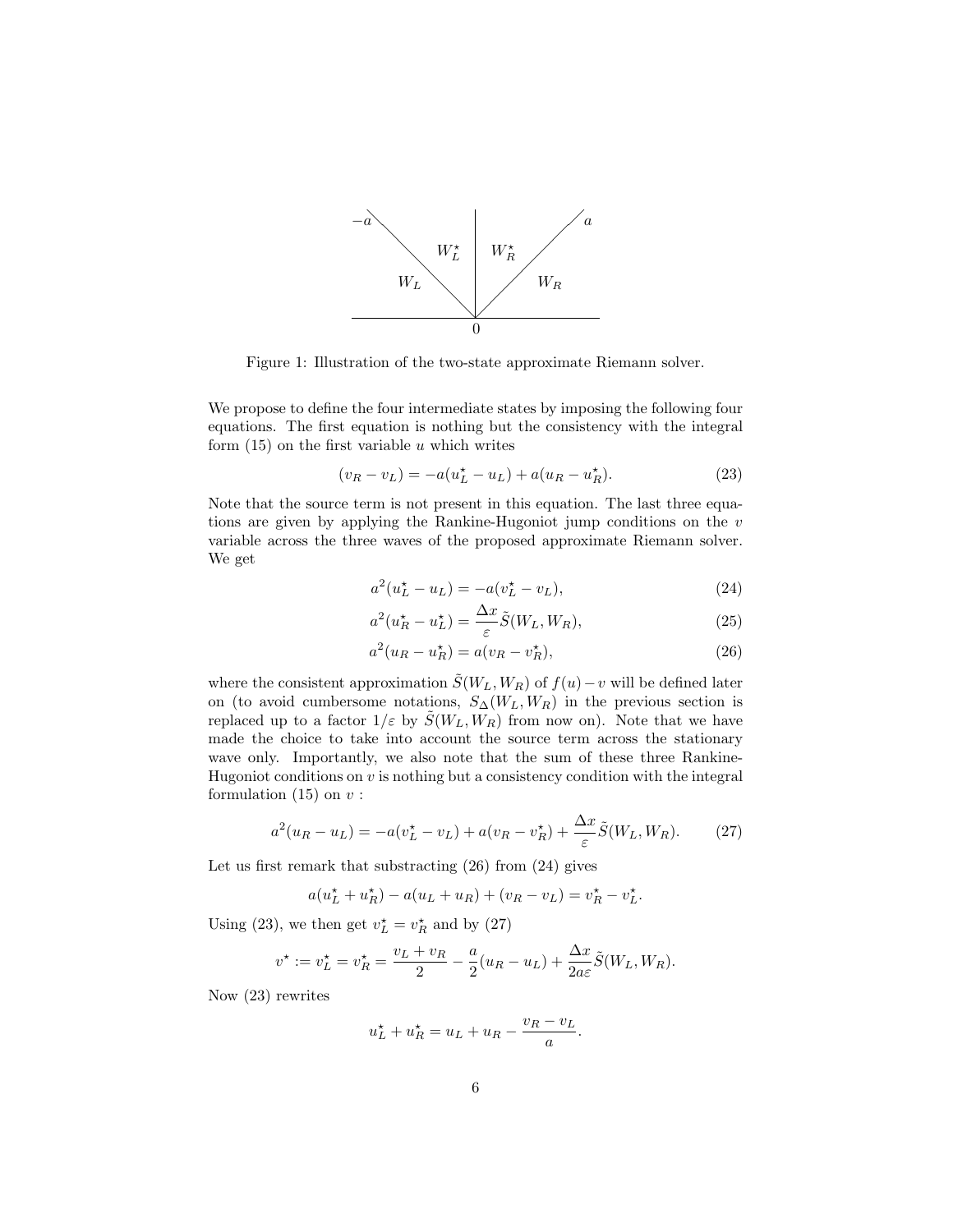This equation and (25) allow to easily find  $u_L^*$  and  $u_R^*$  by solving a linear system provided that  $\tilde{S}(W_L, W_R)$  is given:

$$
u_L^* = \frac{u_L + u_R}{2} - \frac{v_R - v_L}{2a} - \frac{\Delta x}{2a^2 \varepsilon} \tilde{S}(W_L, W_R),
$$
  

$$
u_R^* = \frac{u_L + u_R}{2} - \frac{v_R - v_L}{2a} + \frac{\Delta x}{2a^2 \varepsilon} \tilde{S}(W_L, W_R).
$$

Equipped with these relations and thanks to (17), we can deduce the resulting numerical fluxes :

$$
\mathcal{F}^u(W_L, W_R) = \frac{1}{2}(v_L + v_R) - \frac{a}{2}(u_R - u_L) + \frac{\Delta x}{2a\varepsilon}\tilde{S}(W_L, W_R),\tag{28}
$$

$$
\mathcal{F}^v(W_L, W_R) = \frac{a^2}{2}(u_L + u_R) - \frac{a}{2}(v_R - v_L). \tag{29}
$$

Under the CFL condition:

$$
\Delta t \le \frac{\Delta x}{2a},\tag{30}
$$

and using (18), the update formulas are given by:

 $\overline{ }$ 

$$
u_i^{n+1} = u_i^n - \frac{\Delta t}{\Delta x} \Big( \mathcal{F}_{i+1/2}^u - \mathcal{F}_{i-1/2}^u \Big),\tag{31}
$$

$$
v_i^{n+1} = v_i^n - \frac{\Delta t}{\Delta x} \Big( \mathcal{F}_{i+1/2}^v - \mathcal{F}_{i-1/2}^v \Big) + \frac{\Delta t}{2\varepsilon_{i+1/2}^n} \Big( \tilde{S}_{i+1/2} + \tilde{S}_{i-1/2} \Big), \tag{32}
$$

with 
$$
\mathcal{F}_{i+1/2}^{u,v} = \mathcal{F}^{u,v}(W_i^n, W_{i+1}^n)
$$
 and  $\tilde{S}_{i+1/2} = \tilde{S}(W_i^n, W_{i+1}^n)$ .

The scheme will be complete as soon as the source term discretization  $\frac{1}{\varepsilon} \tilde{S}$  is defined. We propose the following consistent formula:

$$
\frac{1}{\varepsilon}\tilde{S}_{i+1/2} = \frac{a\left(2\psi(u_i^n, u_{i+1}^n) - (v_i^n + v_{i+1}^n) + a(u_{i+1}^n - u_i^n)\right)}{2a\varepsilon_{i+1/2}^n + \Delta x},
$$
\n
$$
= \frac{2a}{2a\varepsilon_{i+1/2}^n + \Delta x} \left(\psi(u_i^n, u_{i+1}^n) - v_{i+1/2}^*\right),
$$
\n(33)

with

$$
v_{i+1/2}^{*} = \frac{1}{2}(v_i + v_{i+1}) - \frac{a}{2}(u_{i+1} - u_i)
$$

and where

$$
\varepsilon^n_{i+1/2}=\varepsilon\Big(t^n,x_{i+1/2},\frac{u^n_i+u^n_{i+1}}{2}\Big).
$$

Here,  $\psi(u_i^n, u_{i+1}^n)$  is any numerical flux consistent with the limit equation (3) *i.e.*  $\psi(u, u) = f(u)$ . As an example, if the HLL [18] is considered, we have:

$$
\frac{1}{\varepsilon}\tilde{S}_{i+1/2} = \frac{a}{2a\varepsilon_{i+1/2}^n + \Delta x} \Big( f(u_i^n) + f(u_{i+1}^n) - (v_i^n + v_{i+1}^n) \Big).
$$

The proposed definition (33) will be justified in the next section when establishing the main asymptotic and stability properties of the whole numerical scheme.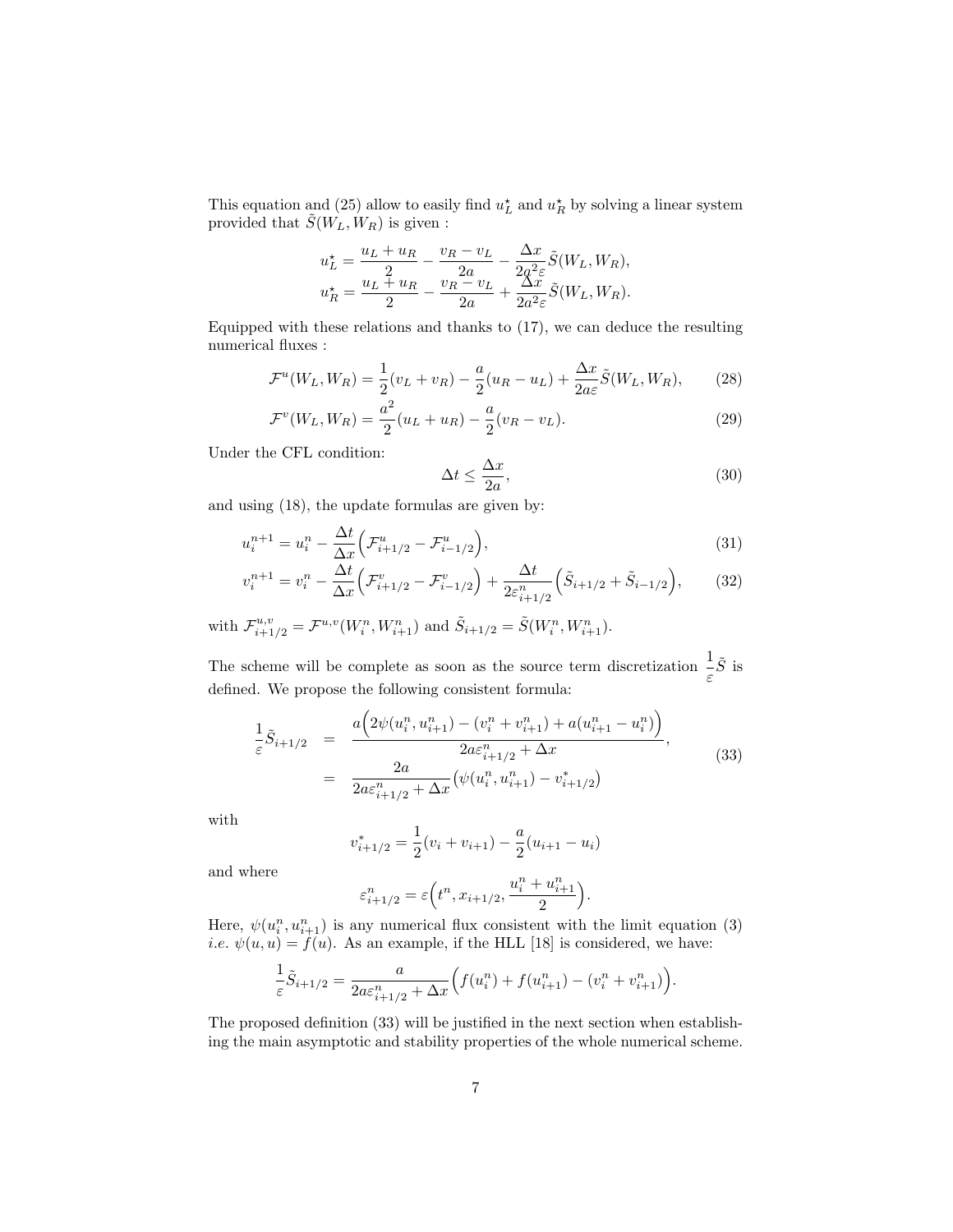### 3.2 Main Properties

Three results are proved in this section. First, we will show that the scheme is asymptotic-preserving with respect to both asymptotic limits  $\varepsilon \to 0$  and  $\varepsilon \to +\infty$ . Then, we will investigate stability and maximum principle properties. Let us first consider the behavior of the scheme in the limit  $\varepsilon \to \infty$ . From (33), we immediately see that  $\frac{1}{\varepsilon} \tilde{S}_{i+1/2} \to 0$  and therefore (31)-(32) becomes:

$$
u_i^{n+1} = u_i^n - \frac{\Delta t}{\Delta x} \Big( \mathcal{F}_{i+1/2}^u - \mathcal{F}_{i-1/2}^u \Big),
$$
  

$$
v_i^{n+1} = v_i^n - \frac{\Delta t}{\Delta x} \Big( \mathcal{F}_{i+1/2}^v - \mathcal{F}_{i-1/2}^v \Big),
$$

with the flux function  $\mathcal{F}_{i+1/2}^v$  is given by (29) and the flux function  $\mathcal{F}_{i+1/2}^u$ writes:

$$
\mathcal{F}^u(W_L, W_R) = \frac{1}{2}(v_L + v_R) - \frac{a}{2}(u_R - u_L).
$$

Finally, it is to note that our scheme simply degenerated into an HLL scheme for the linear homogeneous system issuing from  $(20)-(21)$ , which is the limit system when  $\varepsilon \to \infty$ .

Now, we assume that  $\varepsilon \to 0$  in the scheme (31)-(32)-(33). From (33) and (28), a straightforward computation gives the following limit for the flux function on  $u$ :

$$
\lim_{\varepsilon \to 0} \mathcal{F}^u(W_L, W_R) = \psi(u_L, u_R),
$$

and therefore, the update value of u in the limit  $\varepsilon \to 0$  is nothing but:

$$
u_i^{n+1} = u_i^n - \frac{\Delta t}{\Delta x} \left( \psi_{i+1/2} - \psi_{i-1/2} \right),\tag{34}
$$

which is obviously consistent with the limit equation (3) according to the definition of  $\psi$ .

Now, inserting the limit of (33) and (29) when  $\varepsilon \to 0$  into (32) yields:

$$
v_i^{n+1} = \left(1 - 2a\frac{\Delta t}{\Delta x}\right)v_i^n + a\frac{\Delta t}{\Delta x}\left(\psi_{i+1/2} + \psi_{i-1/2}\right).
$$
 (35)

The scheme will therefore be proved to be asymptotic-preserving (i.e. consistent with (3) when  $\varepsilon \to 0$ ) as soon as we state that  $v_i^n$  is consistent with  $f(u)$ . This result is proved in the next two lemmae:

**Lemma 1.** Assume that  $u_i^n$  and  $v_i^n$  are given by the limit schemes (34)-(35) for small  $\varepsilon$ . Assume also that  $u_i^n$  is the discretization of a smooth function, then, under the CFL condition (30)  $\Delta t = \lambda \frac{\Delta x}{2a}, \lambda \in [0,1[$ :

$$
\lim_{\Delta x \to 0, n\Delta t \text{ fixed}} ||v_i^n - f(u_i^n)||_{\infty} = 0.
$$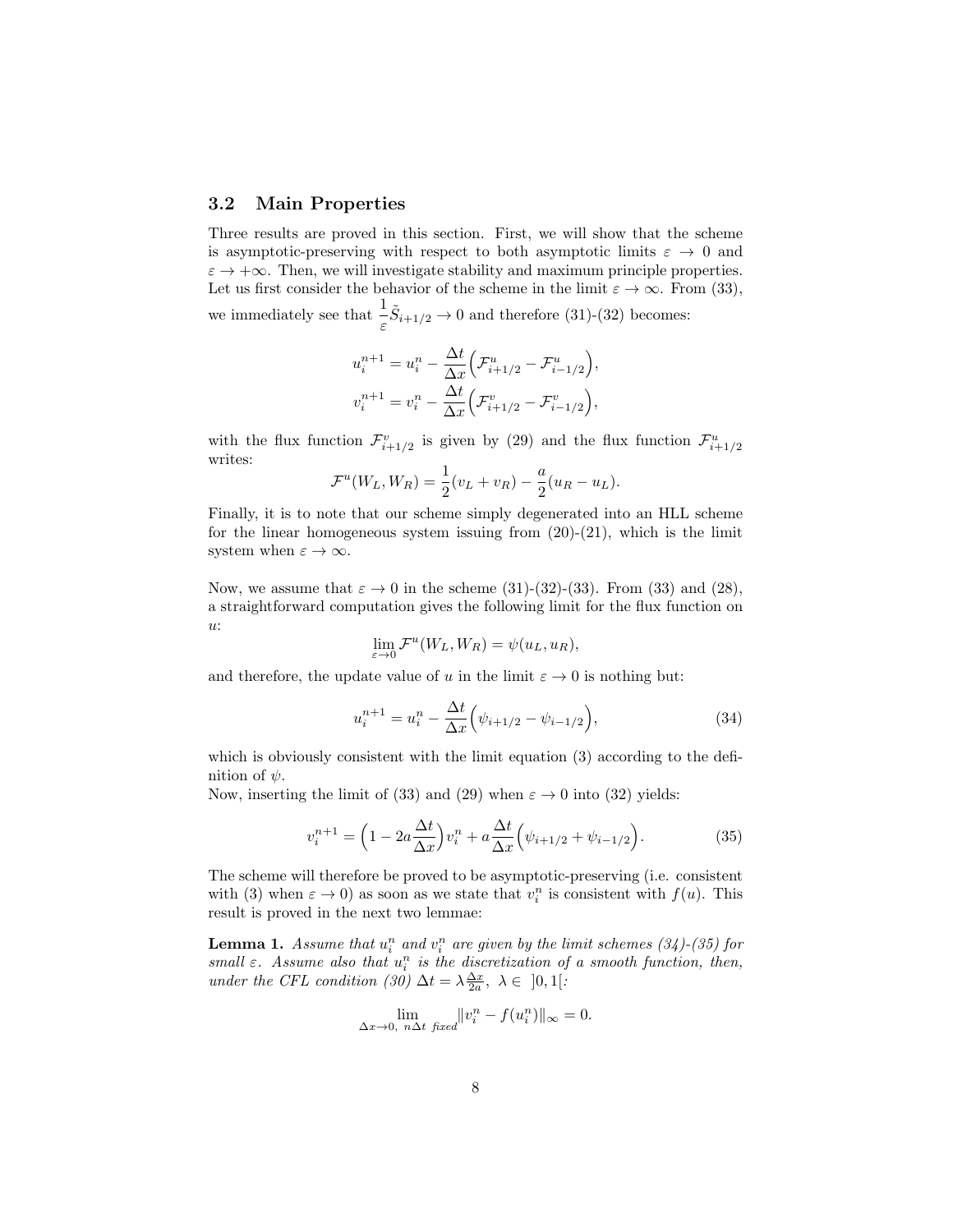*Proof.* We first set  $e_i^n := v_i^n - f(u_i^n)$  to write from (35):

$$
e_i^{n+1} = v_i^{n+1} - f(u_i^{n+1}),
$$
  
=  $\left(1 - 2a \frac{\Delta t}{\Delta x}\right) v_i^n + a \frac{\Delta t}{\Delta x} \left(\psi_{i+1/2} + \psi_{i-1/2}\right) - f(u_i^{n+1}).$ 

Using the consistency of  $\psi$  and a Taylor expansion of  $f(u_i^{n+1})$  we get:

$$
e_i^{n+1} = \left(1 - 2a\frac{\Delta t}{\Delta x}\right)v_i^n + a\frac{\Delta t}{\Delta x}(2f(u_i^n) + O(\Delta x)) - f(u_i^n) + O(\Delta x)
$$
  
\n
$$
= \left(1 - 2a\frac{\Delta t}{\Delta x}\right)e_i^n + O(\Delta x)
$$
  
\n
$$
= \dots = \left(1 - 2a\frac{\Delta t}{\Delta x}\right)^{n+1}e_i^0 + O(\Delta x)\sum_{k=0}^n\left(1 - 2a\frac{\Delta t}{\Delta x}\right)^k
$$
  
\n
$$
= \left(1 - 2a\frac{\Delta t}{\Delta x}\right)^{n+1}e_i^0 + \frac{1 - \left(1 - 2a\frac{\Delta t}{\Delta x}\right)^{n+1}}{1 - \left(1 - 2a\frac{\Delta t}{\Delta x}\right)}O(\Delta x),
$$

and since, due to the CFL condition (30)  $|1-2a\frac{\Delta t}{\Delta t}$  $\frac{\Delta v}{\Delta x}| < 1$ , we obtain  $\lim_{\Delta x \to 0, n \Delta t \text{ fixed}} ||e_i^n||_{\infty} =$ 0 which is the expected result.

**Lemma 2.** Assume that f is locally Lipschitz continuous and that  $\psi$  is a TVD flux and satisfies:

$$
\exists \alpha > 0, \ \sum_{i \in \mathbb{Z}} |\psi_{i+1/2} - f(u_i^n)| \leq \alpha \, TV(u^n), \tag{36}
$$

where  $TV(u^n)$  denotes the total variation of  $u^n$ . Then, under the CFL condition (30):

$$
\forall n \in \mathbb{N}, \ \lim_{\Delta x \to 0} \|v^n - f(u^n)\|_1 = 0.
$$

*Proof.* As previously, we set  $e_i^n := v_i^n - f(u_i^n)$  to write from (35):

$$
e_i^{n+1} = \left(1 - 2a \frac{\Delta t}{\Delta x}\right) v_i^n + a \frac{\Delta t}{\Delta x} \left(\psi_{i+1/2} + \psi_{i-1/2}\right) - f(u_i^{n+1}),
$$
  
=  $\left(1 - 2a \frac{\Delta t}{\Delta x}\right) e_i^n + a \frac{\Delta t}{\Delta x} \left(\psi_{i+1/2} + \psi_{i-1/2} - 2f(u_i^n)\right) - (f(u_i^{n+1}) - f(u_i^n)),$ 

to get:

$$
|e_i^{n+1}| \le \left(1 - 2a\frac{\Delta t}{\Delta x}\right)|e_i^n| + a\frac{\Delta t}{\Delta x} \left|\psi_{i+1/2} + \psi_{i-1/2} - 2f(u_i^n)\right| + |f(u_i^{n+1}) - f(u_i^n)|,
$$

multiplying by  $\Delta x$  and summing over  $i \in \mathbb{Z}$  we have:

$$
||e^{n+1}||_1 \leq \left(1 - 2a\frac{\Delta t}{\Delta x}\right)||e_i^n||_1
$$
  
+  $a\frac{\Delta t}{\Delta x}\sum_{i\in\mathbb{Z}}\Delta x\left|\psi_{i+1/2} + \psi_{i-1/2} - 2f(u_i^n)\right| + \sum_{i\in\mathbb{Z}}\Delta x|f(u_i^{n+1}) - f(u_i^n)|.$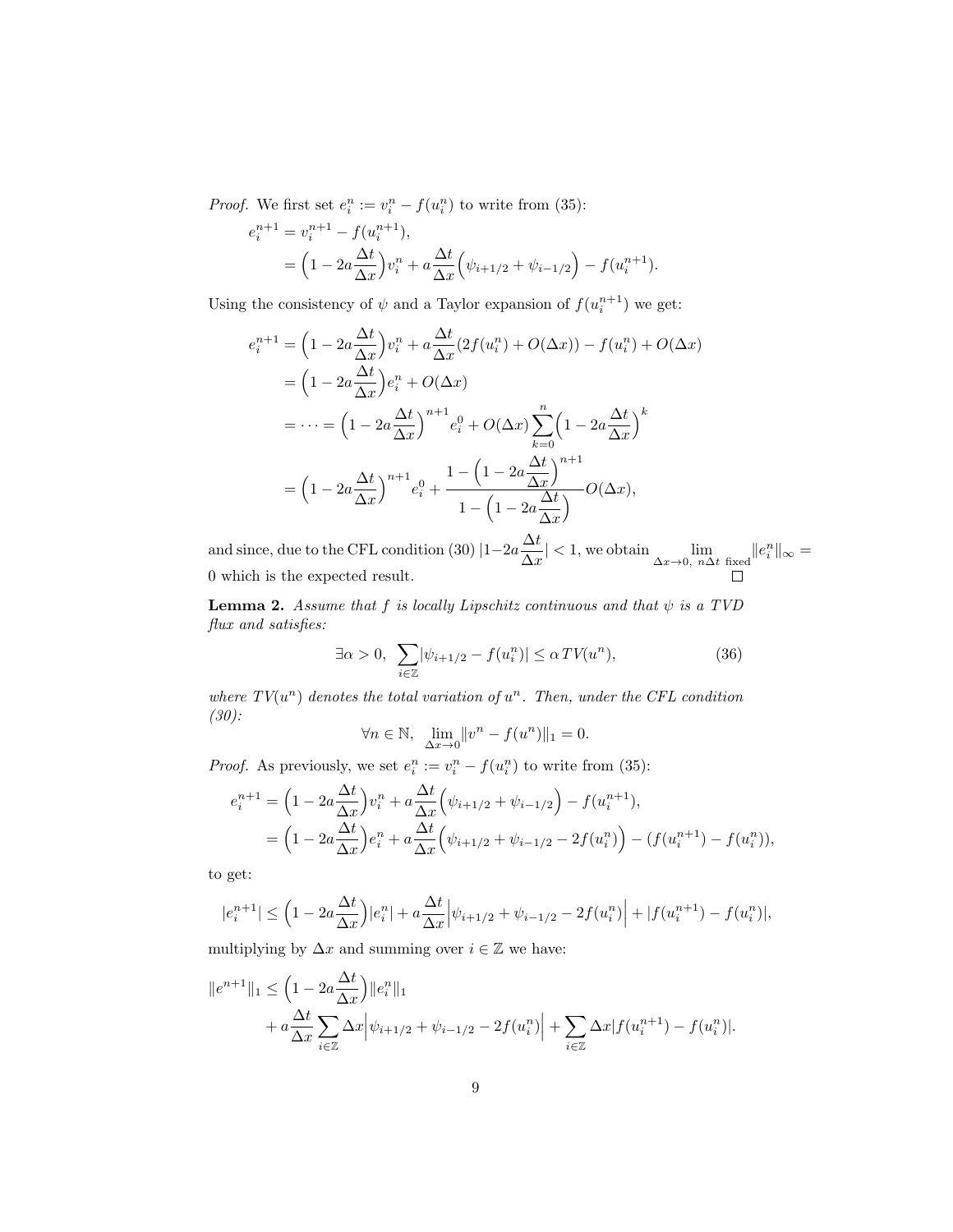Using the condition (36), we obtain:

$$
\sum_{i \in \mathbb{Z}} \left| \psi_{i+1/2} + \psi_{i-1/2} - 2f(u_i^n) \right| \le (2\alpha + L) \text{TV}(u^n),
$$

and since  $f$  is locally Lipschitz continuous, we can write:

$$
\sum_{i \in \mathbb{Z}} |f(u_i^{n+1}) - f(u_i^n)| \le L \sum_{i \in \mathbb{Z}} |u_i^{n+1} - u_i^n|,
$$
  

$$
\le L \frac{\Delta t}{\Delta x} \sum_{i \in \mathbb{Z}} |\psi_{i+1/2} - \psi_{i-1/2}|,
$$
  

$$
\le 2L \alpha \frac{\Delta t}{\Delta x} \text{TV}(u^n).
$$

Finally:

$$
||e^{n+1}||_1 \le \left(1 - 2a\frac{\Delta t}{\Delta x}\right) ||e^n||_1 + a\Delta t \left(2\alpha + 1 + 2L\frac{\alpha}{a}\right) \text{TV}(u^n),
$$

and since  $\psi$  is a TVD flux, TV $(u^n) < \infty$ , therefore:

$$
||e^{n+1}||_1 \le \left(1 - 2a\frac{\Delta t}{\Delta x}\right)^{n+1} ||e^0||_1 + \frac{1 - \left(1 - 2a\frac{\Delta t}{\Delta x}\right)^{n+1}}{1 - \left(1 - 2a\frac{\Delta t}{\Delta x}\right)} O(\Delta x),
$$

hence we have the expected limit under the CFL condition (30).

 $\Box$ 

It is to note that the assumption (36) is not restrictive. Indeed, most schemes satisfy it, including the classical schemes: HLL, Lax-Friedrichs, Murmann-Roe, Lax-Wendroff, Beam-Warming... (see [16, 21, 24]). In addition, the scheme possesses the usual robustness and stability properties in both limit regimes.

**Lemma 3.** As soon as the CFL condition  $(30)$  is satisfied then:

- 1. The scheme preserves the maximum principle, the entropy inequalities and is TVD in the diagonal variables  $v \pm au$  in the limit of  $\varepsilon \to \infty$ .
- 2. The scheme preserves all the properties satisfied by the choice of  $\psi$  in the limit of  $\varepsilon \to 0$ .

Proof. The proof is straightforward since the scheme degenerates into the HLL scheme in the linear transport regime and into the chosen scheme (34) in the relaxation limit.  $\Box$ 

To conclude this section, let us underline that our scheme conserves the stability properties inherited from the HLL scheme and the choice of  $\psi$ :

Lemma 4. Let us assume that the CFL condition (30) holds and that the scheme (34) is  $L^2$ -stable under this CFL condition. Then, for every fixed  $\varepsilon > 0$ , the scheme  $(31)$ - $(32)$ - $(33)$  is also  $L^2$ -stable.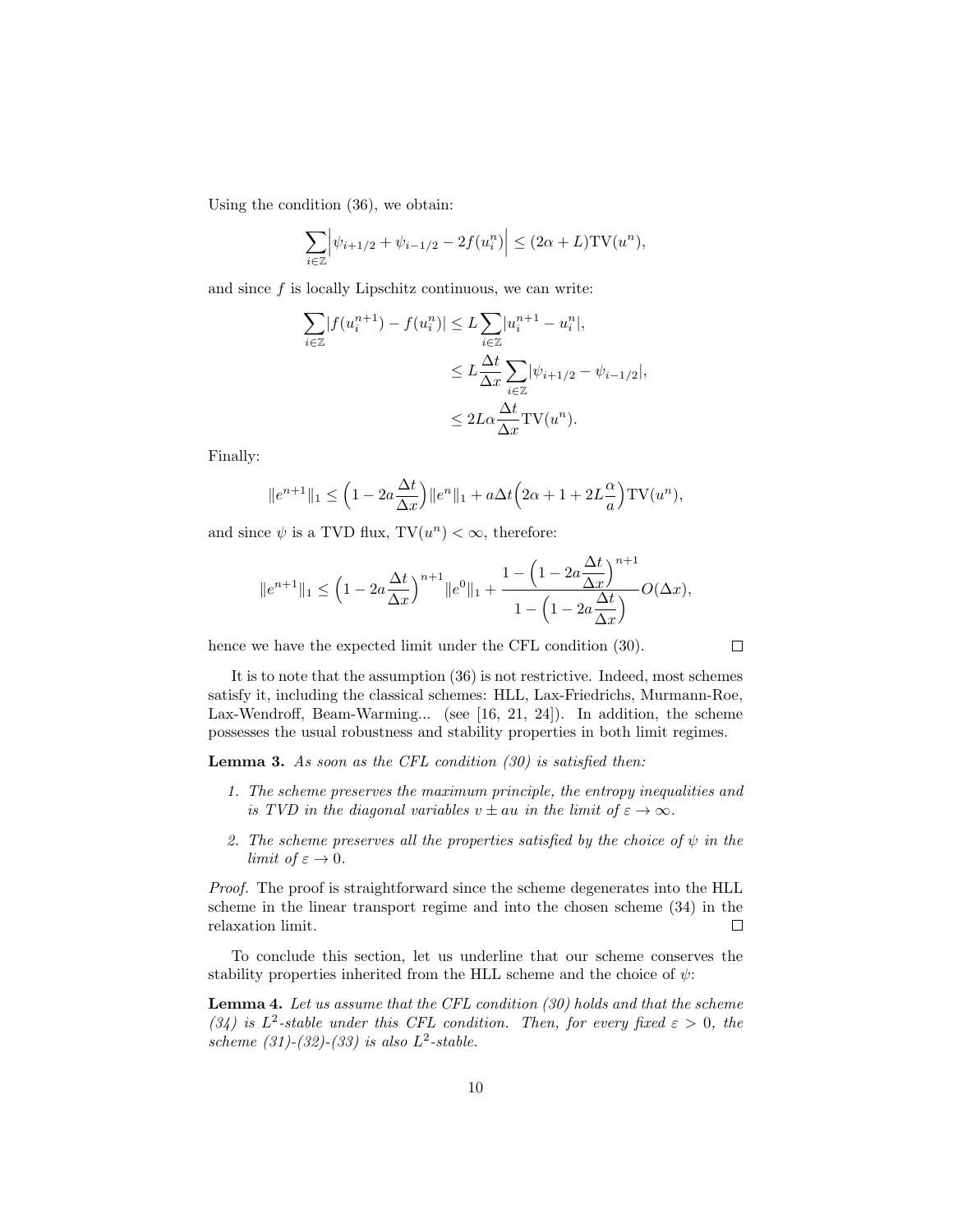*Proof.* Introducing  $\mu = \frac{\Delta x}{2}$  $\frac{\Delta x}{2a\varepsilon + \Delta x} \in [0,1]$  and  $U = (u,v)^\top$ , the scheme (31)- $(32)-(33)$  can be rewritten as:

$$
U_i^{n+1} = (1 - \mu)(U_i^n - \frac{\Delta t}{\Delta x}(\mathcal{F}_{i+1/2} - \mathcal{F}_{i-1/2}))
$$
  
+ 
$$
\mu \begin{pmatrix} u_i^n - \frac{\Delta t}{\Delta x}(\psi_{i+1/2} - \psi_{i-1/2}) \\ v_i^n(1 - 2a\frac{\Delta t}{\Delta x}) + a\frac{\Delta t}{\Delta x}(\psi_{i+1/2} + \psi_{i-1/2}) \end{pmatrix},
$$

where  $\mathcal F$  is the HLL flux for the linear transport regime and  $\psi_{i+1/2} = \psi(u_i^n, u_{i+1}^n)$ . Therefore, the scheme is nothing but a convex combination between two other schemes. Since the HLL scheme is  $L^2$ -stable under the CFL condition (30), the stability will be established as soon as the following scheme is  $L^2$ -stable:

$$
U_i^{n+1} = \begin{pmatrix} u_i^n - \frac{\Delta t}{\Delta x} (\psi_{i+1/2} - \psi_{i-1/2}) \\ v_i^n (1 - 2a \frac{\Delta t}{\Delta x}) + a \frac{\Delta t}{\Delta x} (\psi_{i+1/2} + \psi_{i-1/2}) \end{pmatrix},
$$
(37)

which amplification matrix is given by:

$$
A(\xi) = \begin{pmatrix} \alpha(\xi) & 0 \\ \beta(\xi) & 1 - 2a \frac{\Delta t}{dx} \end{pmatrix},
$$

where  $\alpha(\xi)$  is the amplification coefficient associated to the scheme (34) and  $\beta(\xi)$ is a given function. The eigenvalues of  $A(\xi)$  are obviously  $\alpha(\xi)$  and  $1 - 2a \frac{\Delta t}{dx}$ . Under the CFL condition (30),  $|1 - 2a \frac{\Delta t}{dx}| < 1$  and since (34) is also assumed to be  $L^2$ -stable under the same CFL condition,  $|\alpha(\xi)| < 1$ . The scheme (37) is hence also  $L^2$ -stable.  $\Box$ 

To conclude this paragraph, let us point out that, since the hypotheses stated in [12] are satisfied, it may be interesting to investigate the first-order corrector in  $\varepsilon$ . A straightforward computation on the scheme (31)-(32)-(33) in the limit  $\varepsilon \to 0$  (with a fixed  $\Delta x$ ) gives:

$$
u_i^{n+1} = u_i^n - \frac{\Delta t}{\Delta x} (\psi_{i+1/2} - \psi_{i-1/2})
$$
  
+  $\varepsilon \frac{2a\Delta t}{\Delta x^2} (\psi_{i+1/2} - \psi_{i-1/2} - \frac{v_{i+1}^n - v_{i-1}^n}{2} + \frac{a(u_{i+1}^n - 2u_i^n + u_{i-1}^n)}{2}) + \mathcal{O}(\varepsilon^2).$ 

Interestingly, it is therefore possible to choose  $\psi$  in order to recover a discrete form of the first-order corrected equation of Chen-Levermore and Liu:

$$
\partial_t u + \partial_x f(u) = \varepsilon \partial_x ((a^2 - f'(u))^2) \partial_x u).
$$

One corresponding choice of  $\psi$  is:

$$
\psi_{i+1/2} = \frac{f(u_{i+1}^n) + f(u_i^n)}{2} - f'\left(\frac{u_i^n + u_{i+1}^n}{2}\right)(u_{i+1}^n - u_i^n).
$$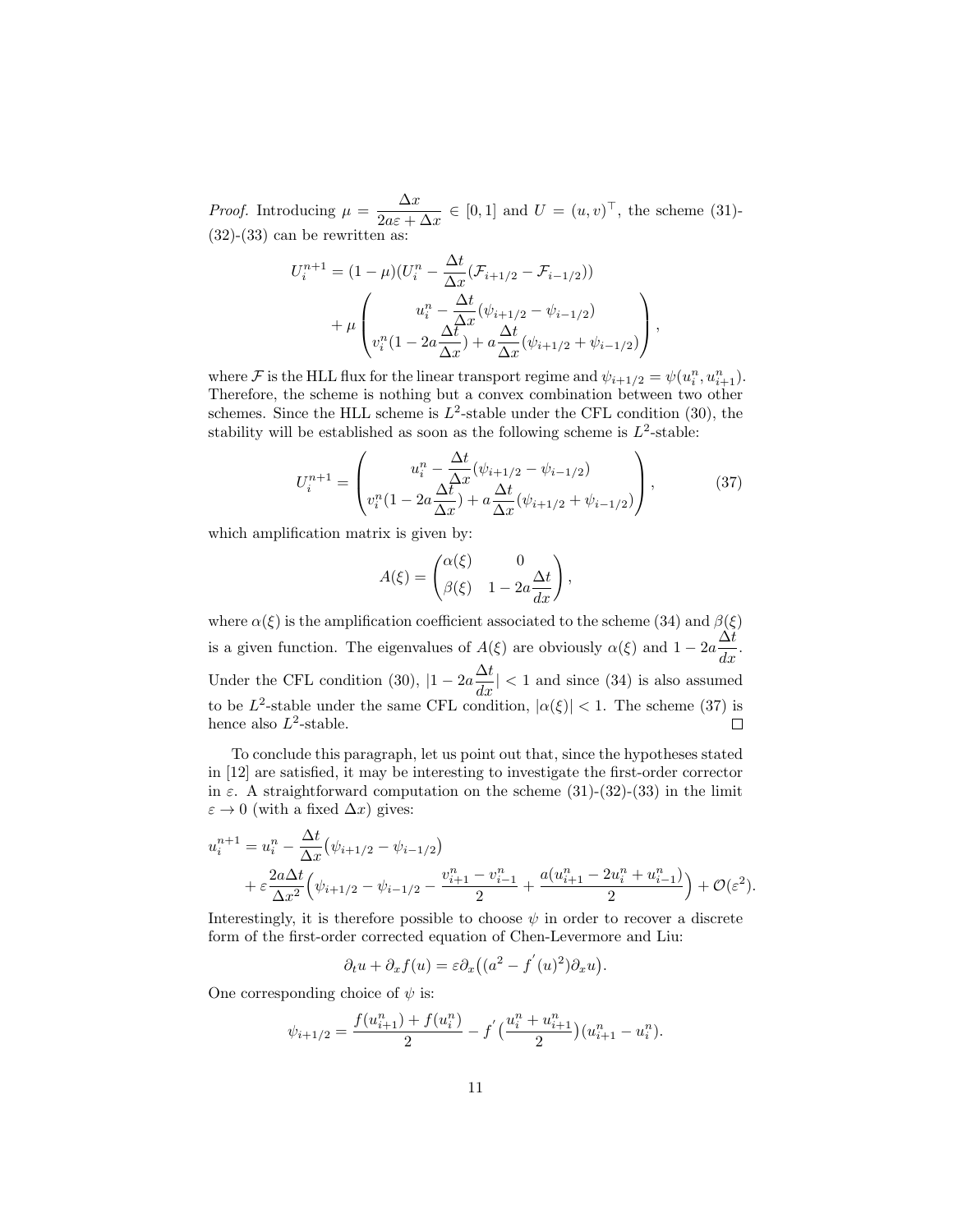# 4 An asymptotic-preserving scheme for the nonlinear transport problem with relaxation-type source term

#### 4.1 Definition of the scheme

Now we propose to extend the scheme developed in the previous section to the nonlinear case (5)-(6). As before, we consider a two-state approximate Riemann solver as illustrated on figure (1). Here, a represents a positive constant greater than the wave speeds of the system. In order to characterize the intermediate states, we follow the same lines as in the linear case and we first impose the consistency with the integral formulation on  $u$ , which writes

$$
v_R - v_L = -a(u_L^* - u_L) + a(u_R - u_R^*),
$$
\n(38)

and then the Rankine-Hugoniot conditions across the three waves on the vcomponent :

$$
g_L^{\star} - g_L = -a(v_L^{\star} - v_L),\tag{39}
$$

$$
g_R^* - g_L^* = \frac{\Delta x}{\varepsilon} \tilde{S}(W_L, W_R),\tag{40}
$$

$$
g_R - g_R^* = a(v_R - v_R^*). \tag{41}
$$

These equations are non linear and cannot be solved explicitly if  $g_{LR}^{\star}$  are defined by  $g(u_{LR}^{\star}, v_{LR}^{\star})$ . For the sake of linearity, we choose to consider  $g_{LR}^{\star}$  as additional unknowns instead. In order to close the system, we therefore need to add two new relations.

As in the linear case, we first propose to impose the continuity of  $v$ :

$$
v_L^* = v_R^*.\tag{42}
$$

Then we propose the following linearization of  $g$ :

$$
g_R^{\star} - g_L^{\star} = K(u_R^{\star} - u_L^{\star}),\tag{43}
$$

where  $K$  is a Lipschitz constant of  $g$ . These six relations easily allow us to fully determine the intermediate states. Hence, we can compute the form of the numerical fluxes and we get

$$
\mathcal{F}^u(W_L, W_R) = \frac{1}{2}(v_L + v_R) - \frac{a}{2}(u_R - u_L) + \frac{a\Delta x}{2K\varepsilon}\tilde{S}(W_L, W_R),\tag{44}
$$

$$
\mathcal{F}^v(W_L, W_R) = \frac{1}{2}(g_L + g_R) - \frac{a}{2}(v_R - v_L). \tag{45}
$$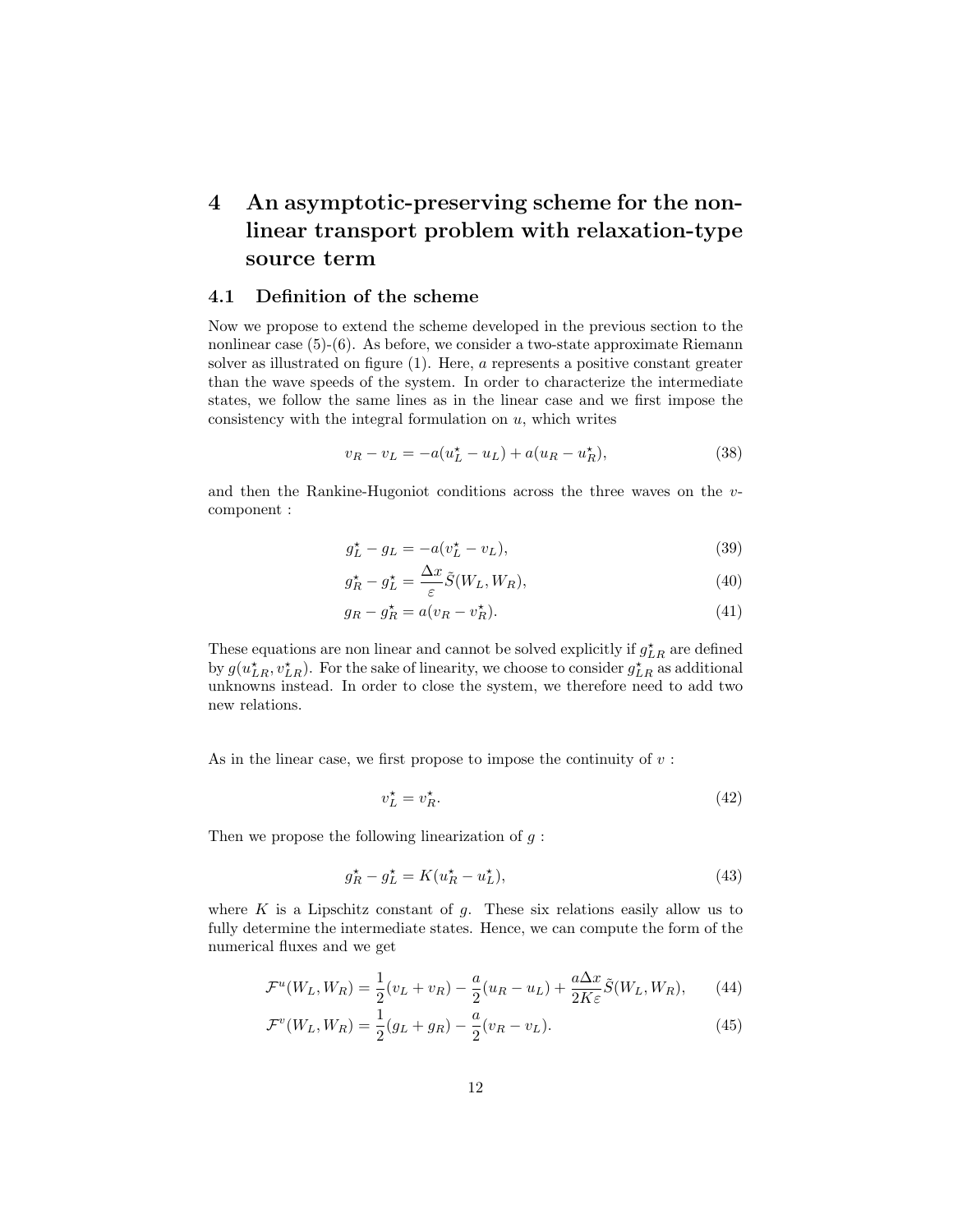As previously, we thus create a finite volumes scheme which will be completed, under the CFL condition (30), as soon as a consistent approximation of the source term is set for  $\tilde{S}$ . We propose the following form:

$$
\frac{1}{\varepsilon}\tilde{S}_{i+1/2} = \frac{K\left(2\psi(u_i^n, u_{i+1}^n) - (v_i^n + v_{i+1}^n) + a(u_{i+1}^n - u_i^n)\right)}{2K\varepsilon_{i+1/2}^n + a\Delta x},
$$
\n
$$
= \frac{2K}{2K\varepsilon_{i+1/2}^n + a\Delta x} \left(\psi(u_i^n, u_{i+1}^n) - v_{i+1/2}^*\right),
$$
\n(46)

where  $\psi$  is once again any numerical flux consistent with the limit equation (3). Finally, the updates are still given by  $(31)-(32)$ . Let us emphasize that this scheme is indeed an extension of the one defined in the previous section since in the linear case  $K = a^2$  and  $(44)-(45)-(46)$  coincide with  $(28)-(29)-(33)$ .

### 4.2 Main properties

In this section, we investigate the behavior of the scheme for the nonlinear system  $(5)-(6)$ .

In the limit of  $\varepsilon \to \infty$ , we immediately see that the scheme degenerates into the HLL scheme.

In the limit of  $\varepsilon \to 0$ , the update of u is once again nothing but (34) which is obviously consistent with the relaxation limit (3). To achieve the asymptoticpreserving property, we have the following result:

Lemma 5. Let us assume that the hypothesis of lemma 2 holds. Let us denote  $K$ and  $K'$  the Lipschitz constants of g w.r.t. u and v respectively. Then, provided that  $2a^2 \geq 2K \geq aK'$  and under the CFL condition:

$$
a\frac{\Delta t}{\Delta x} \le \frac{1}{2} \min\left(1, \frac{a^2}{2K - aK'}, \frac{4a^2}{a^2 + 3K}\right),\tag{47}
$$

we have:

$$
\lim_{\Delta x \to 0, n \Delta t \text{ fixed}} ||v_i^n - f(u_i^n)||_1 = 0.
$$

Furthermore, if  $u_i^n$  is a discretization of a smooth function, then:

$$
\lim_{\Delta x \to 0, n\Delta t \text{ fixed}} ||v_i^n - f(u_i^n)||_{\infty} = 0.
$$

Remark. For stability considerations, recall that the parameter a has to be taken greater than the largest eigenvalue of the system  $(1)-(2)$ . For instance:

$$
K^{'}+\sqrt{{K^{'}}^2+4K}\leq 2a,
$$

which can always be fulfilled together with the assumption  $2a^2 \ge 2K \ge aK'$ . Moreover, when g allows to choose  $2K = aK'$ , the usual CFL condition (30) is recovered.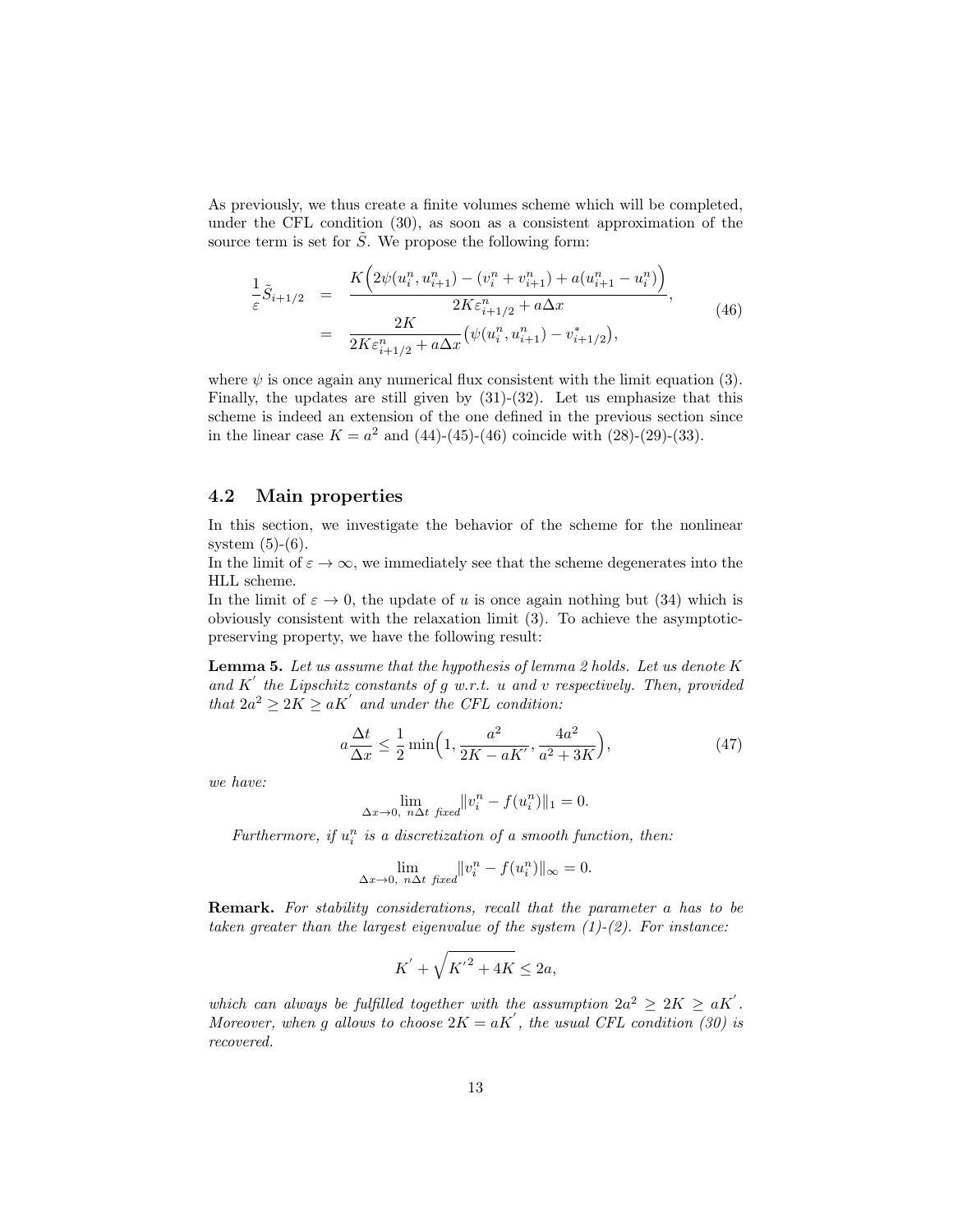*Proof.* As in the linear case, we set  $e_i^n := v_i^n - f(u_i^n)$ . We first establish that  $v \in BV$ . Starting from (32) with (45)-(46) and involving the hypothesis (36), we get:

$$
v_i^{n+1} = \left(1 - a\frac{\Delta t}{\Delta x} - \frac{K\Delta t}{a\Delta x}\right)v_i^{n} + \left(\frac{a\Delta t}{2\Delta x} - \frac{K\Delta t}{2a\Delta x}\right)(v_{i+1}^{n} + v_{i-1}^{n})
$$

$$
- \frac{\Delta t}{2\Delta x}(g_{i+1} - g_{i-1}) + \frac{K\Delta t}{2\Delta x}(u_{i+1}^{n} - u_{i-1}^{n}) + \frac{K\Delta t}{a\Delta x}(\psi_{i+1/2} + \psi_{i-1/2}),
$$

so that:

$$
TV(v^{n+1}) = \sum_{i \in \mathbb{Z}} |v_{i+1}^{n+1} - v_i^{n+1}|,
$$
  
\n
$$
\leq \left(1 - 2K \frac{\Delta t}{a \Delta x}\right) TV(v^n) + C \frac{\Delta t}{\Delta x} TV(u^n) + \frac{\Delta t}{\Delta x} \sum_{i \in \mathbb{Z}} |g_{i+1} - g_i|,
$$

where  $C = C(K, K', a)$  is a positive constant. Now, using the fact that g is locally Lipschitz continuous, we end up with:

$$
TV(v^{n+1}) \le \left(1 + \left(K' - \frac{2K}{a}\right) \frac{\Delta t}{\Delta x}\right) TV(v^n) + (C + K)TV(u^n),
$$
  

$$
\le \left(1 + \left(K' - \frac{2K}{a}\right) \frac{\Delta t}{\Delta x}\right)^n TV(v^0)
$$
  

$$
+ \left(C + K\right)TV(u^n) \frac{1 - \left(1 + \left(K' - \frac{2K}{a}\right) \frac{\Delta t}{\Delta x}\right)^{n+1}}{1 - \left(1 + \left(K' - \frac{2K}{a}\right) \frac{\Delta t}{\Delta x}\right)},
$$

and since the choice of  $\psi$  implies that  $u \in BV$ , then  $v \in BV$  as soon as  $1 + (K' - \frac{2K}{a}) \frac{\Delta t}{\Delta x} \leq 1$ . This last condition is a consequence of the CFL condition (47) and the hypothesis  $2K \ge aK'$ . Then we have:

$$
e_{i}^{n+1} = v_{i}^{n+1} - f(u_{i}^{n+1}),
$$
\n
$$
= \left(1 - \frac{a\Delta t}{\Delta x} - \frac{K\Delta t}{a\Delta x}\right)e_{i}^{n} + \left(\frac{a\Delta t}{2\Delta x} - \frac{K\Delta t}{2a\Delta x}\right)(e_{i+1}^{n} + e_{i-1}^{n})
$$
\n
$$
+ \left(\frac{a\Delta t}{2\Delta x} - \frac{K\Delta t}{2a\Delta x}\right)\left(f(u_{i+1}^{n}) - f(u_{i}^{n}) + f(u_{i-1}^{n}) - f(u_{i}^{n})\right)
$$
\n
$$
+ f(u_{i}^{n}) - f(u_{i}^{n+1}) + \frac{K\Delta t}{a\Delta x}\left(\psi_{i+1/2} - f(u_{i}^{n}) + \psi_{i-1/2} - f(u_{i-1}^{n})\right) \quad (48)
$$
\n
$$
- \frac{\Delta t}{2\Delta x}(g_{i+1} - g_{i-1}) + \frac{K\Delta t}{2\Delta x}(u_{i+1}^{n} - u_{i-1}^{n}) + \frac{K\Delta t}{a\Delta x}\left(f(u_{i-1}^{n}) - f(u_{i}^{n})\right).
$$

Involving the fact that f and g are locally Lipschitz continuous,  $2a^2 \ge 2K \ge aK'$ and the property (36), we get:

$$
||e^{n+1}||_1 \le \left(1 - \left(a + \frac{3K}{a}\right) \frac{\Delta t}{2\Delta x}\right) ||e^n||_1 + C\Delta x (TV(u^n) + TV(v^n)),
$$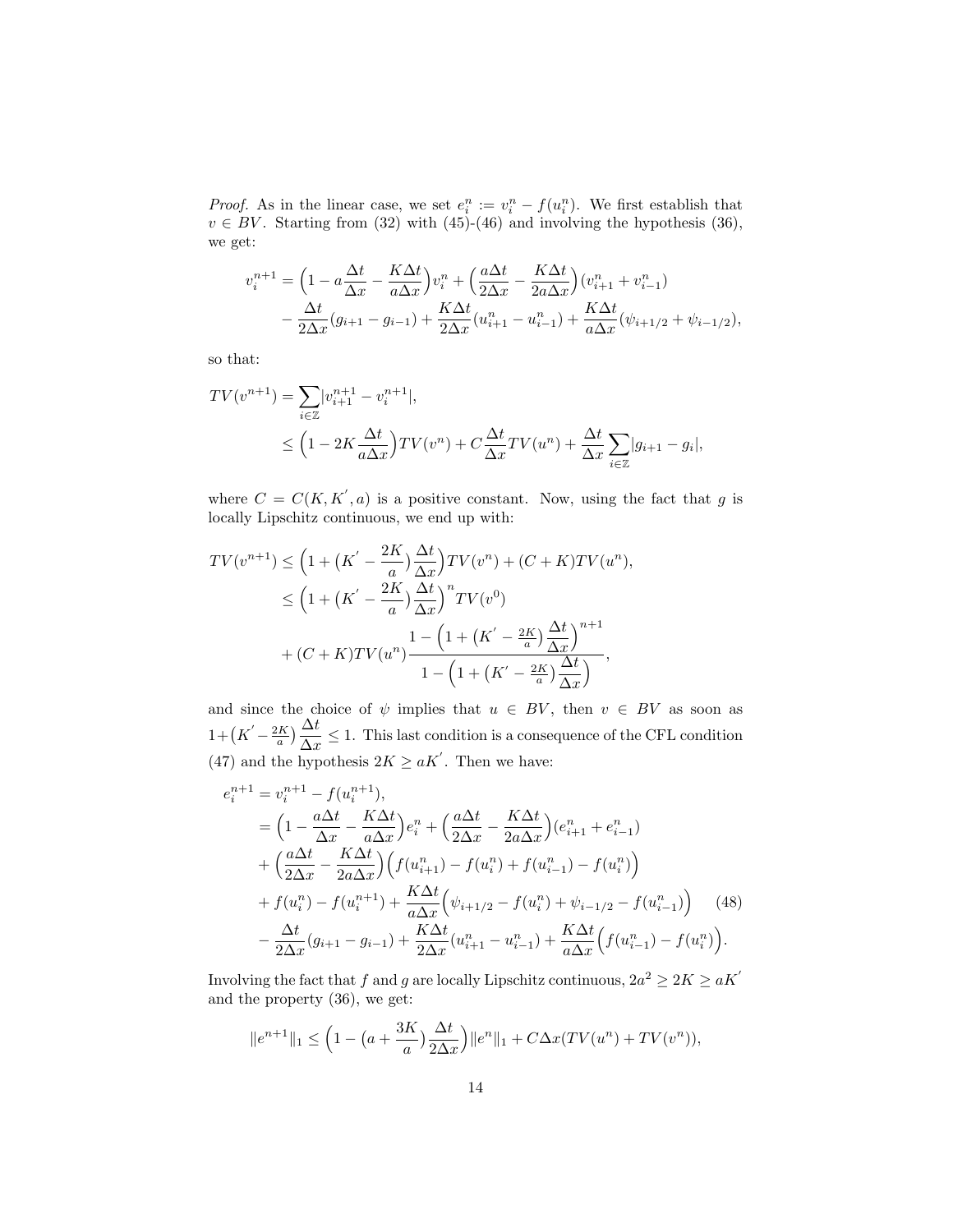which once again leads to the expected result.

Similarly, starting from (48) and using Taylor expansions whenever the functions are smooth, we have:

$$
e_i^{n+1} = \left(1 - \left(a + \frac{3K}{a}\right) \frac{\Delta t}{2\Delta x}\right) e_i^n + \frac{K\Delta t}{a\Delta x} \left(\psi_{i+1/2} - f(u_i^n) + \psi_{i-1/2} - f(u_{i-1}^n)\right) + O(\Delta x),
$$

and involving (36), we obtain:

$$
e_i^{n+1} = \left(1 - \left(a + \frac{3K}{a}\right) \frac{\Delta t}{2\Delta x}\right) e_i^n + O(\Delta x),
$$

which gives the expected result.

In addition, the scheme still possesses the usual robustness and stability properties in both limit regimes.

**Lemma 6.** As soon as the CFL condition  $(30)$  is satisfied then:

- 1. The scheme preserves the maximum principle, the entropy inequalities and is TVD in the diagonal variables  $v \pm au$  in the limit of  $\varepsilon \to \infty$ .
- 2. The scheme preserves all the properties satisfied by the choice of  $\psi$  in the limit of  $\varepsilon \to 0$ .
- 3. The scheme is  $L^2$  stable as soon as the scheme  $(34)$  is so.

Proof. The proof is straightforward since the scheme still degenerates into the HLL scheme in the linear transport regime and into the chosen scheme (34) in the relaxation limit. Moreover, the proof of the stability result is exactly the same that in the linear case.  $\Box$ 

# 5 An asymptotic-preserving scheme for the nonlinear transport problem with general source term

We finally design a scheme for the case of general source term  $(1)-(2)$ . Compared to the previous scheme, which was based on a relaxation-type source term, we just have to correctly take into account the effect of a generic source term.

Therefore, the updates will still be governed by the scheme  $(31)-(32)$  using the numerical fluxes (44)-(45). The scheme will therefore be complete as soon as a relevant discrete definition of the source term is given.

Let us emphasize that there is an additional difficulty since the expression of the flux function  $f$  is generally only implicitly defined inside  $S$ . As opposed to the relaxation model studied in the previous sections, the equilibrium map

 $\Box$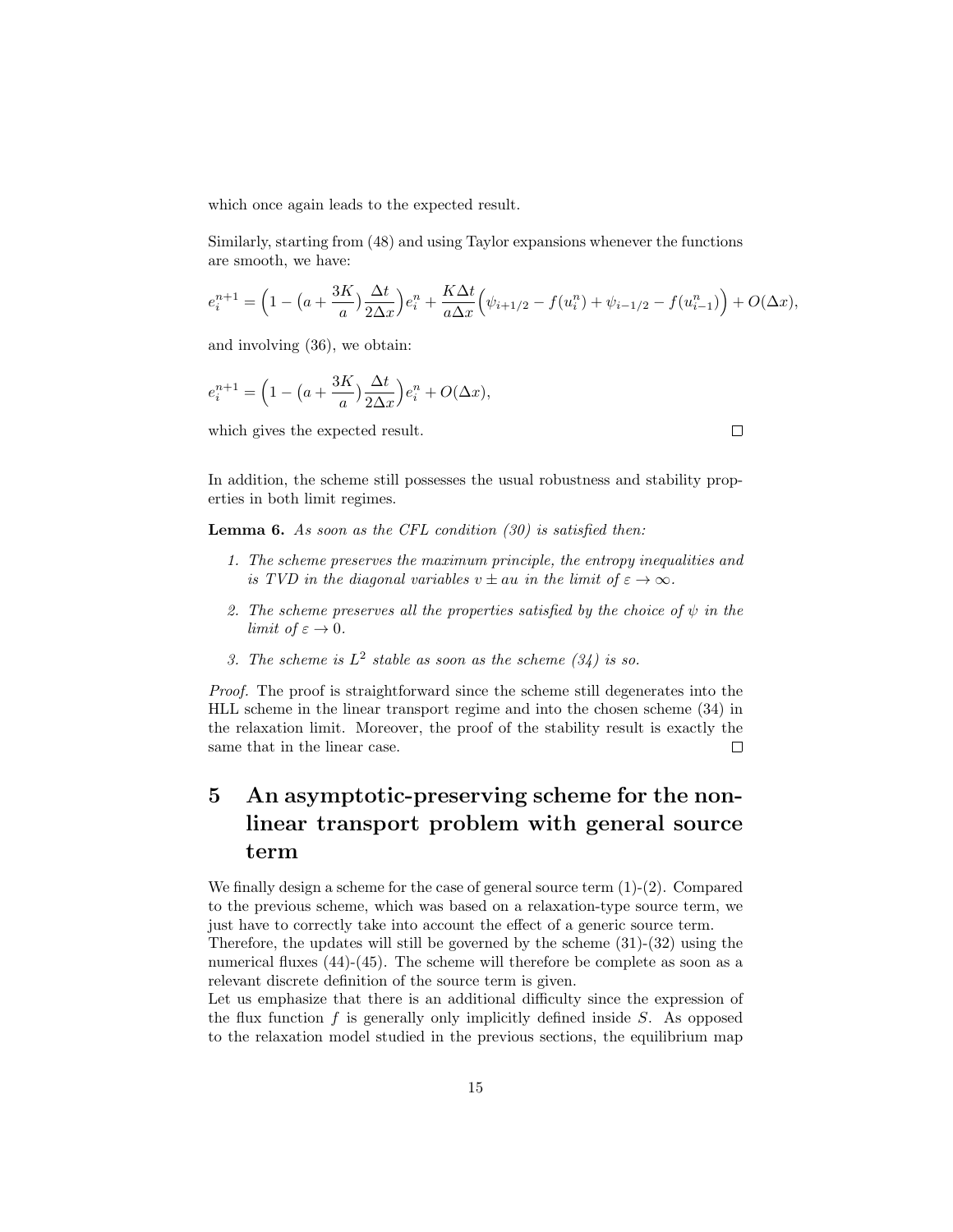is not explicitly given. Our main goal is to design a discrete version of  $S$  that possess the same behavior in the limit  $\varepsilon \to 0$  that the previous scheme:

$$
\lim_{\varepsilon \to 0, \Delta x \text{ fixed } \varepsilon} \frac{1}{\varepsilon} \tilde{S}_{i+1/2} = \frac{2K}{a\Delta x} (\psi_{i+1/2} - v_{i+1/2}^{\star}).
$$

Indeed, if such a behavior is satisfied, then the control of the numerical flux  $\psi$ is still possible.

On the other hand, the discretization of the source term is expected to be consistent:

$$
\lim_{\Delta x \to 0, \ \varepsilon \text{ fixed}} \frac{1}{\varepsilon} \tilde{S}_{i+1/2} = \frac{S(u_i, v_i) + S(u_{i+1}, v_{i+1})}{2\varepsilon_{i+1/2}}.
$$

Among the admissible choices, we propose to consider the following source-term discretization:

$$
\frac{1}{\varepsilon}\tilde{S}_{i+1/2} = \frac{K\Delta x \Big(2\psi(u_i^n, u_{i+1}^n) - (v_i^n + v_{i+1}^n) + a(u_{i+1}^n - u_i^n)\Big)}{2K\varepsilon_{i+1/2}^n + a\Delta x^2} + \frac{(\varepsilon_{i+1/2}^n)^\delta}{2(\varepsilon_{i+1/2}^n)^{1+\delta} + \Delta x} \Big(S(u_{i+1}^n, v_{i+1}^n) + S(u_i^n, v_i^n)\Big),\tag{49}
$$

where  $\delta > 0$  is a given parameter. We immediately point out that this definition of  $\tilde{S}$  obviously satisfies the two required properties.

This choice of  $\tilde{S}$  is designed to be relevant in both asymptotic regimes. Indeed, it allows to recover the behavior of the previous scheme in these two limit regimes. Since the limit schemes are still respectively given by the HLL scheme in the transport limit and (34) in the relaxation regime, this new choice of  $\tilde{S}$ preserves the results of lemmae 5 and 6.

To end this section, we emphasize the fact that the parameter  $\delta$  is free in the definition of  $\tilde{S}$ . However, numerical experiments show that too large values of  $\delta$  decrease the efficiency of the scheme in transitional regimes.

### 6 Numerical experiments

In this section, we illustrate the relevance of the scheme on several test-cases. The splitting procedure we use when dealing with  $(5)-(6)$  is as follows. In a first step, we exactly integrate the relaxation part:

$$
u_i^{n+1,-} = u_i^n,
$$
  
\n
$$
v_i^{n+1,-} = f(u_i^n) + \left(v_i^n - f(u_i^n)\right) e^{-\frac{\Delta t}{\varepsilon}},
$$
\n(50)

when  $\varepsilon$  is a constant. Otherwise, the exact integration is not possible anymore. In such cases, a simple rectangular rule will be used in numerical experiments. The second step simply consists in using the HLL scheme for the transport part  $(7)-(8).$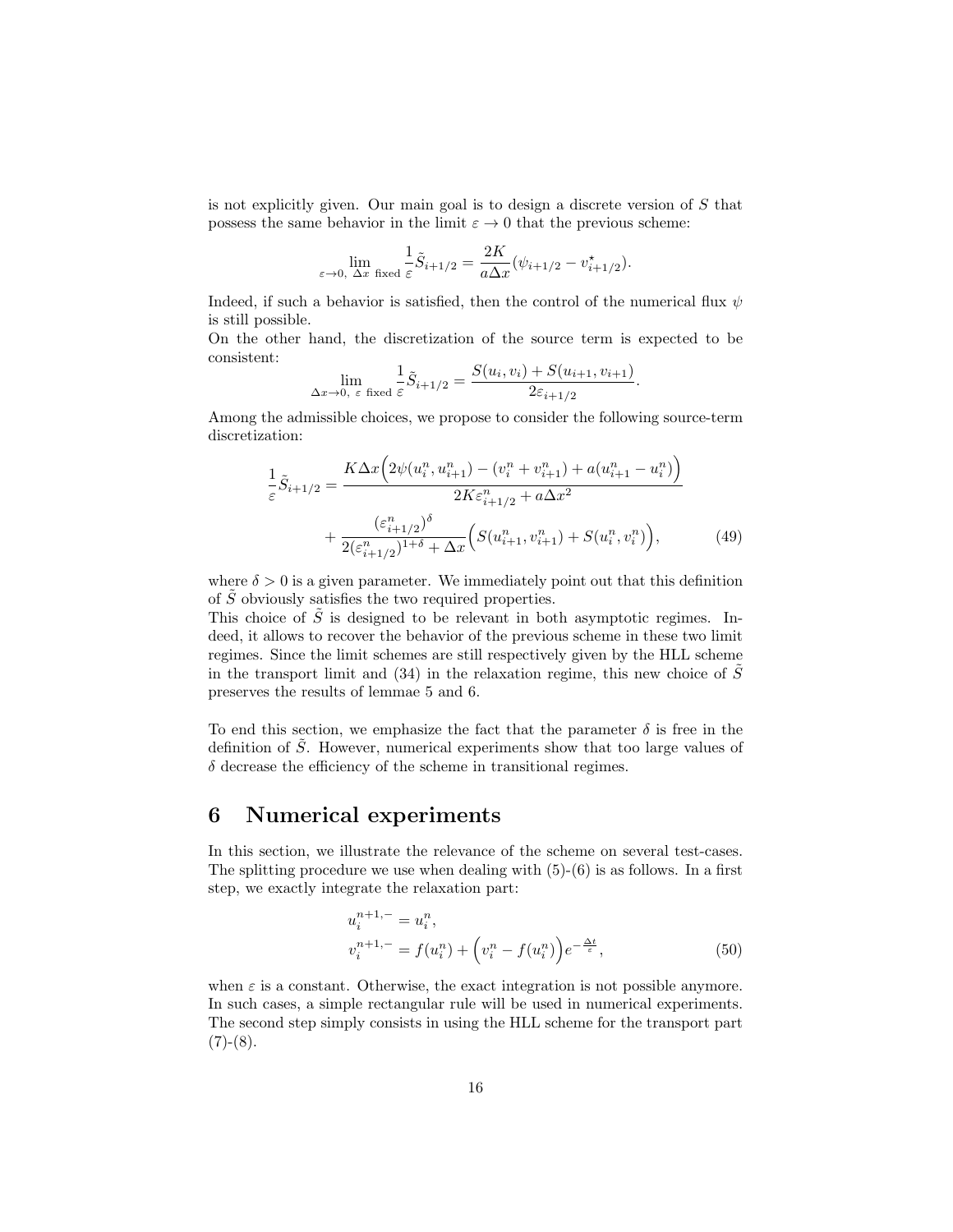### 6.1 Steady solution to the linear system

We first consider the steady solutions of the linear system  $(20)-(21)$  when  $\varepsilon$  is a constant and  $f(u) = au$ :

$$
\partial_x v = 0,
$$
  

$$
a^2 \partial_x u = \frac{1}{\varepsilon} \Big( au - v \Big).
$$

The solution is straightforwardly:

$$
v = v_0,
$$
  

$$
u = \frac{v_0}{a} + (u_0 - \frac{v_0}{a})e^{\frac{x}{a\varepsilon}}.
$$

where  $u_0$  represents the value of u at point  $x = 0$ .



Figure 2: Steady-state test-case: exact and approximated solution at  $t = 0.5$ .

Figure 2 shows the comparison between the exact and computed solutions at time  $t = 0.5$  for  $a = 1$ ,  $v_0 = 1$ ,  $u_0 = 4$ ,  $\varepsilon = 1$  and  $\Delta x = 0.01$ . Initial and boundary conditions are fixed to the exact solution. We can remark a very good agreement between the exact solution and the approximations.

### 6.2 Unsteady linear test-case

Now we consider the solutions of (20)-(21) with  $f(u) = \frac{u^2}{2}$  $\frac{1}{2}$ . In all tests, a is fixed to 2. The objective of this test-case is to check the reliability of our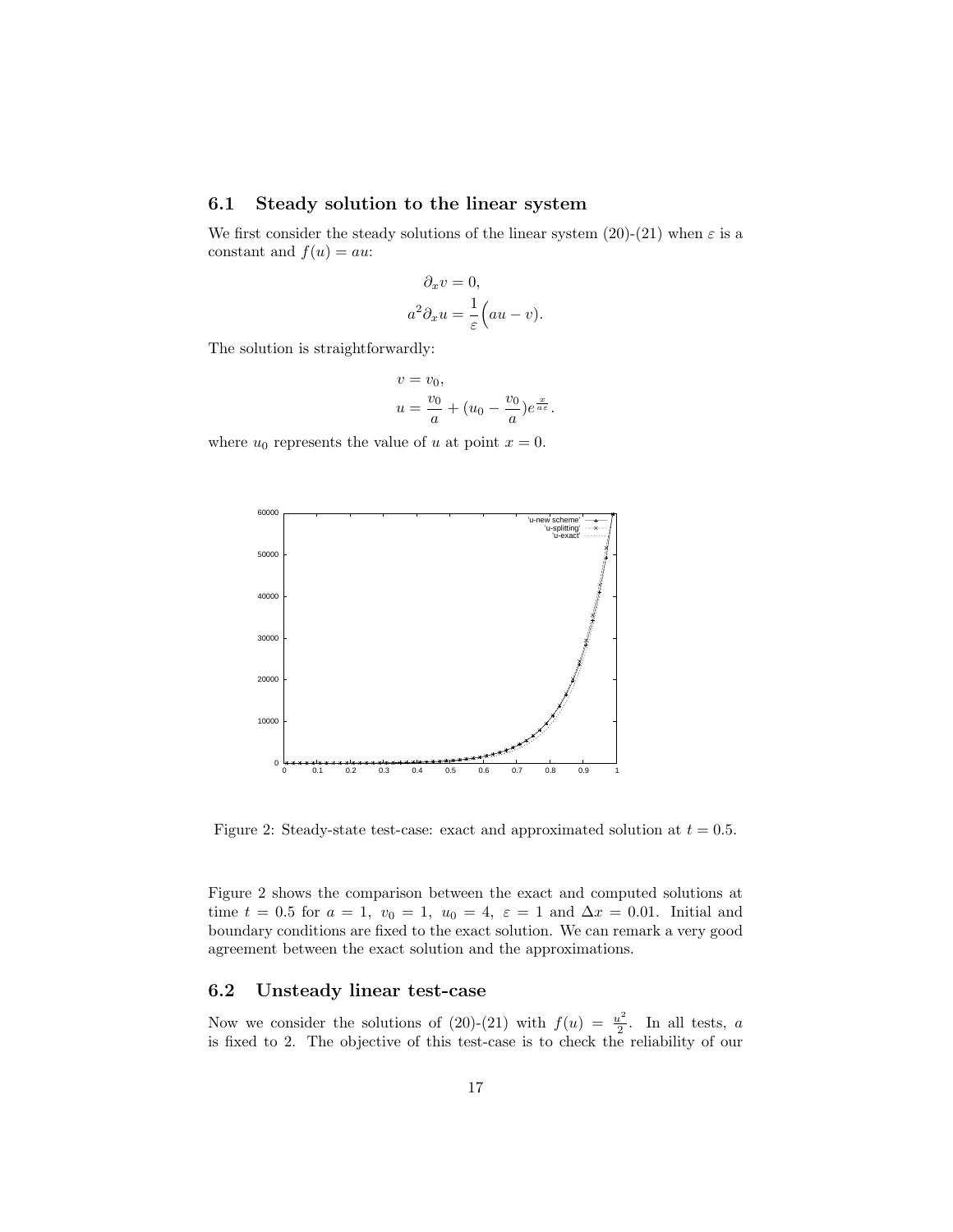scheme in every regime. To do so, we perform three different simulations with  $g(u, v) = a<sup>2</sup>u$  and involving three different values of  $\varepsilon$ :  $\varepsilon = 10$ -transport regime governed by (7)-(8)-,  $\varepsilon = 0.03$  -intermediate regime- and  $\varepsilon = 10^{-4}$  -relaxation regime here governed by Burgers' equation. The initial data is given by:

$$
u(0, x) = \begin{cases} 1 \text{ if } |x - \frac{1}{2}| < 0.1, \\ 0 \text{ elsewhere}, \end{cases}
$$
  

$$
v(0, x) = f(u(0, x)).
$$

We systematically compare the solutions given on a uniform mesh with  $\Delta x =$ 0.05 at time  $t = 0.1$  by our scheme with both the splitting scheme and a reference solution. We have adopted two different forms of the relaxed flux function  $\psi$ using the HLL and Lax-Wendroff methods. The reference solution is obtained by converging the splitting method. This reference solution coincides with the exact solution in both asymptotic regimes.



Figure 3: Linear test-case: transport regime  $\varepsilon = 10$ . (l) u, (r) v.

As expected, we see a good agreement between the reference and approximate solution in both asymptotic regimes (figures 3 and 5). Let us remark that the transitional regimes are also well captured as shown in figure 4.

As expected, the Lax-Wendroff and HLL fluxes have very small differences on the result in the transport and intermediate regimes. Of course, we recover the expected behavior of these schemes in the relaxation regime.

Figure 5 also shows the error  $|v - f(u)|$ . This result illustrates lemmae 1 and 2: in zones where u is smooth,  $|v - f(u)|$  converges pointwise to 0 and the  $L^1$ norm also converges. The convergence is here of order 2 for the Lax-Wendroff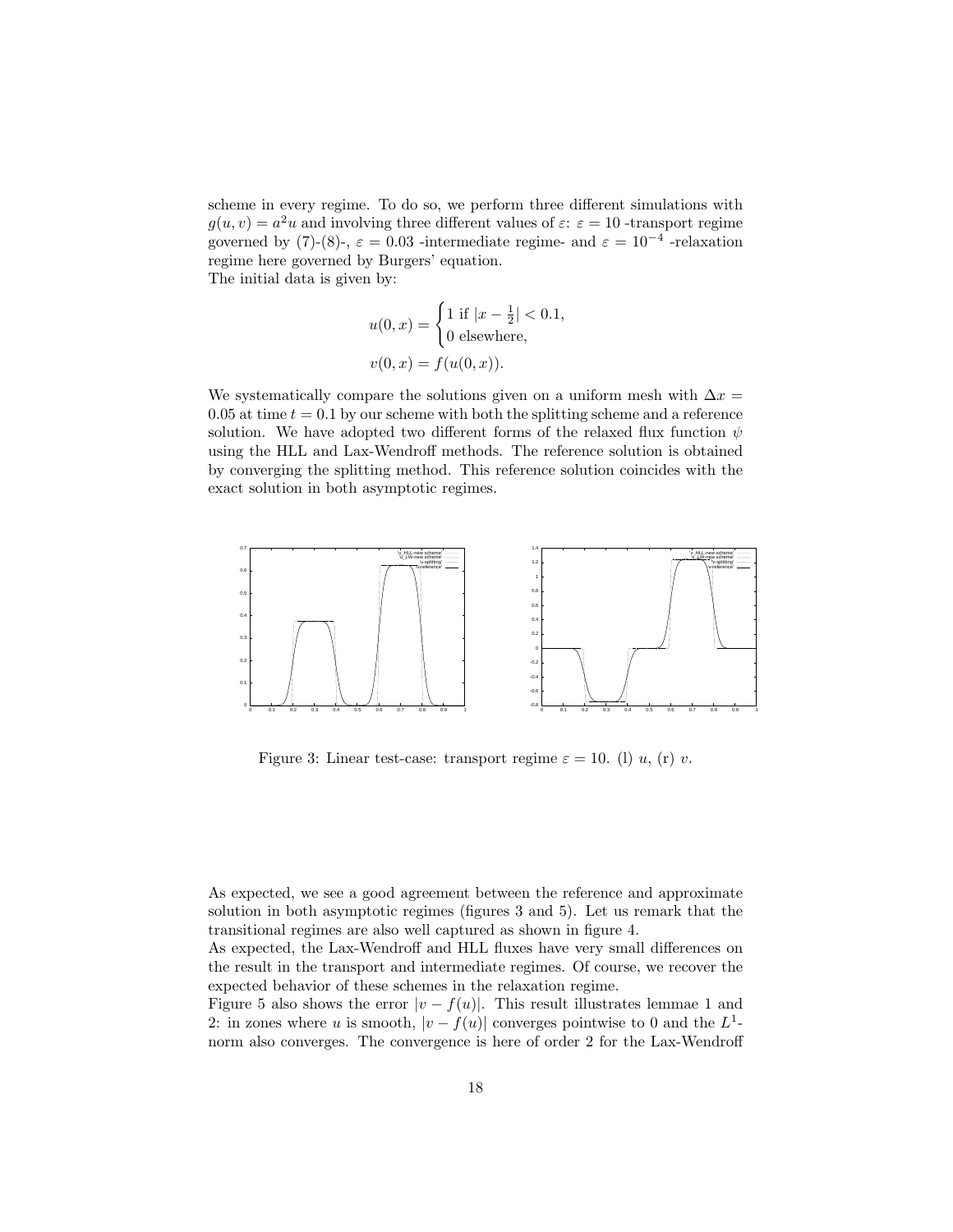

Figure 4: Linear test-case: intermediate regime  $\varepsilon = 0.03$ . (l) u, (r) v.



Figure 5: Linear test-case: relaxation regime (Burgers)  $\varepsilon = 10^{-4}$ . (1) u, (r)  $|v - f(u)|$ .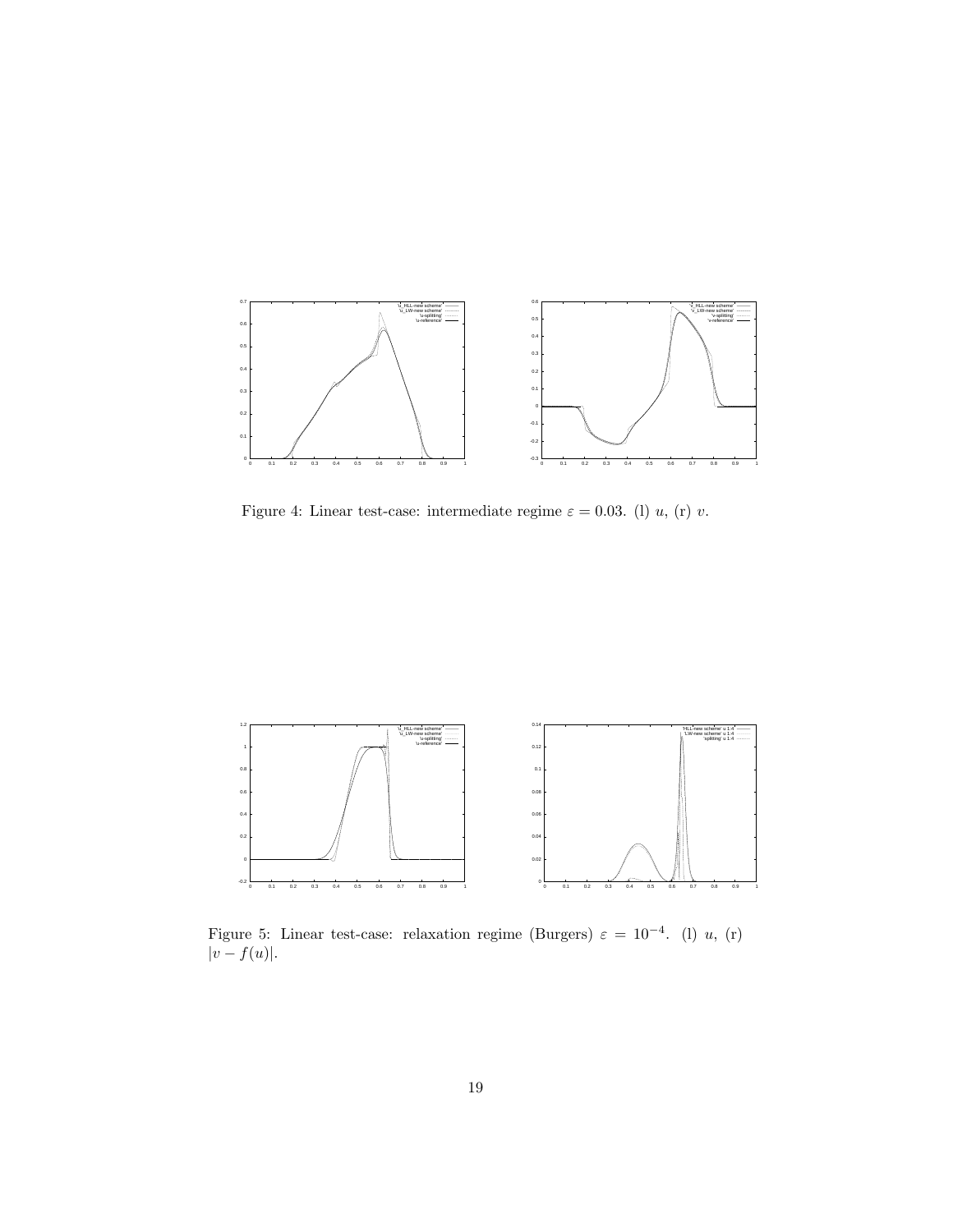flux. Let us point nonetheless that in the shock,  $|v - f(u)|$  does not converge pointwise. At last, one clearly sees on this test-case involving a small value of  $\varepsilon$ the interest of being able to choose the flux function  $\psi$  in order to approximate the nonlinear limit system (3).

#### 6.3 Fully nonlinear test-cases

Here we test the behavior of the scheme in the general case  $(1)-(2)$ . Since the source-term depends on  $t$ ,  $u$  and  $v$ , the exact integration for the splitting technique (50) is not relevant anymore. The basic strategy to extend the splitting scheme in such a framework is to use a quadrature rule to integrate the source term. In order to have an explicit scheme, a basic rectangular rule is a straightforward choice. We will perform computations in a case where an exact solution can be found to assess the relevance of our scheme. The computations are performed using two different numerical fluxes to approximate the limit regime (3) i.e. in equation (49),  $\psi$  will be either the HLL or the Lax-Wendroff flux. This test case is based on:

$$
g(u, v) = \frac{u^2}{2} + 2u + v,
$$
  
\n
$$
S(u, v) = uv + u + v,
$$
  
\n
$$
\varepsilon = 1,
$$

equipped with the corresponding IC and BC, the exact solution is given by:

$$
u(t, x) = e^{-t} \cosh(x),
$$
  

$$
v(t, x) = e^{-t} \sinh(x),
$$

finally:

$$
f(u) = \frac{-u}{1+u}.
$$

Figure 6 shows the results obtained with our scheme using 64 points compared with the exact solution. Once again, these results are in good agreement with our scheme, even on this very stiff problem. This behavior is confirmed on table 1, which summarizes the  $L^2$ -errors on u and v. We note that in this configuration where  $\varepsilon$  is large the impact of the choice of  $\psi$  is neglectable.

### 6.4 Variable  $\varepsilon$  test-cases

These test-cases deal with configurations involving discontinuous  $\varepsilon$  from large to small values. They are proposed by Jin et al. in [19] where a domain decomposition technique is derived for such problems.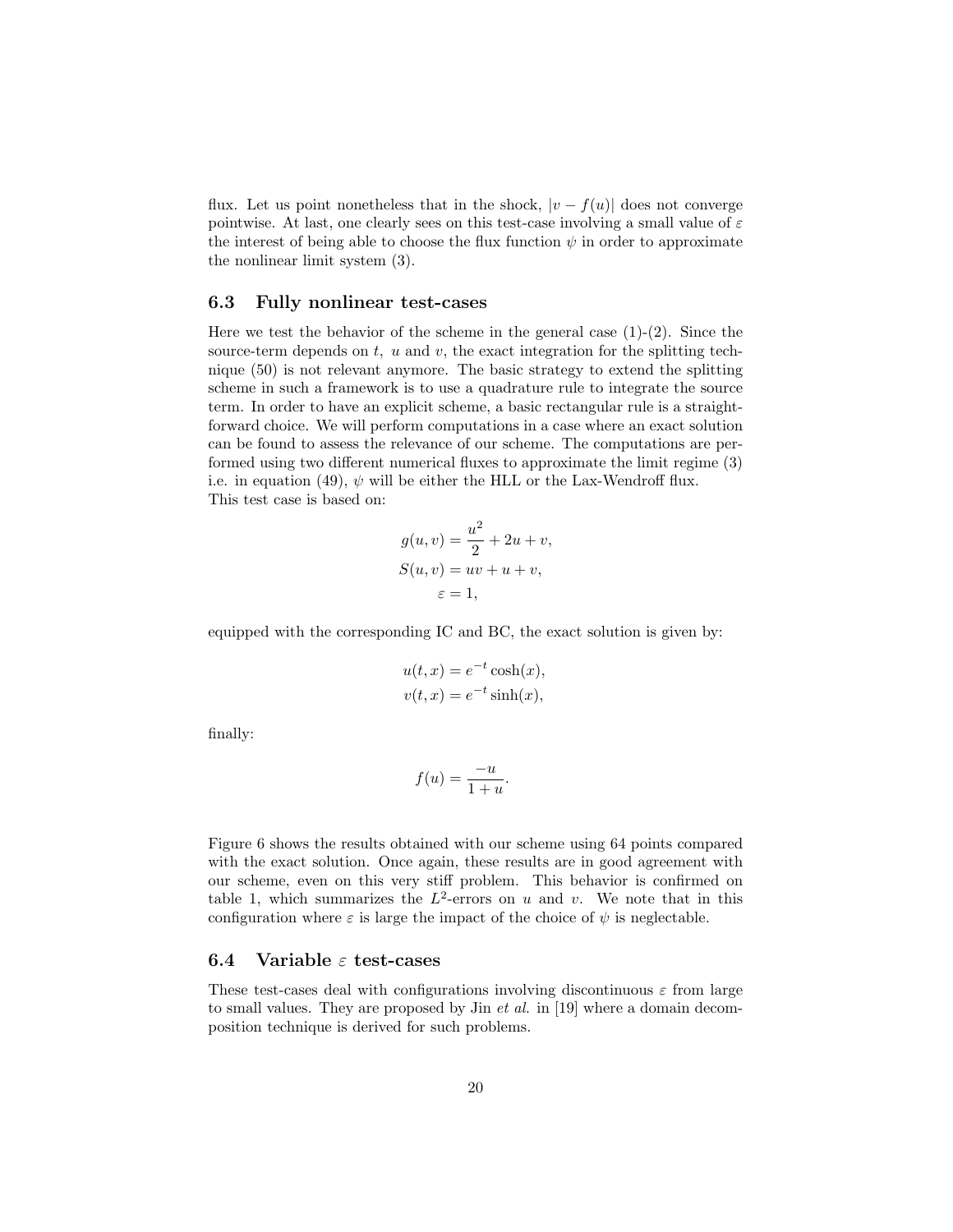

Figure 6: NL TC1: (1) u, (r) v at time  $t = 0.5$ . Exact solution compared with standard splitting on points and scheme (1)-(2).

| $#$ of pts | $L^2$ err on u | $L^2$ err on v | $L^2$ err on u | $L^2$ err on v | $L^2$ err on u | $L^2$ err on v |
|------------|----------------|----------------|----------------|----------------|----------------|----------------|
|            | HLL            | HLL            | LW             | LW             | Splitting      | Splitting      |
| 64         | $2.00e-2$      | $5.70e-2$      | $1.20e-2$      | $4.77e-2$      | $5.12e-2$      | 5.68e-2        |
| 128        | $5.91e-3$      | $1.91e-2$      | 5.75e-3        | $1.76e-2$      | $1.48e-2$      | 1.76e-2        |
| 256        | $1.61e-3$      | $5.52e-3$      | $1.58e-3$      | $5.31e-3$      | $3.99e-3$      | $4.94e-3$      |
| 512        | $4.20e-4$      | $1.48e-3$      | $4.17e-4$      | $1.46e-3$      | $1.04e-3$      | $1.32e-3$      |
| 1024       | $1.07e-4$      | $3.85e-4$      | $1.07e-4$      | $3.81e-4$      | $2.66e-4$      | $3.40e-4$      |
| 2048       | $2.72e-5$      | $9.80e-5$      | $2.71e-5$      | $9.75e-5$      | 6.75e-5        | 8.66e-5        |

Table 1: NL TC:  $L^2$ -errors.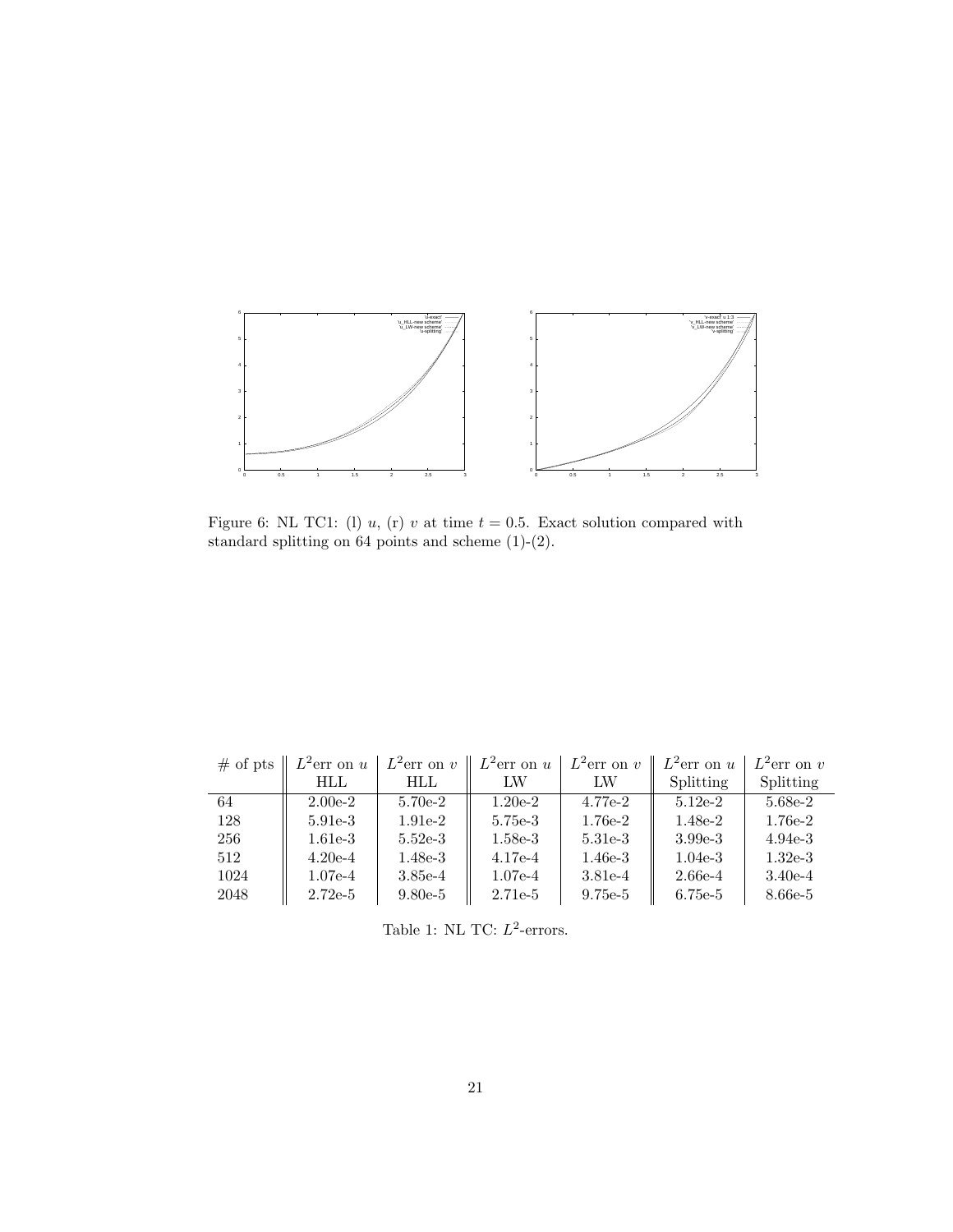For all of these cases,  $g(u, v) = u$ ,  $\varepsilon$  is given by:

$$
\varepsilon = \begin{cases} 1 \text{ if } x < 1, \\ 2.10^{-3} \text{ otherwise.} \end{cases}
$$

Here, we adopt a coarse mesh made of 50 cells to be underresolved w.r.t.  $\varepsilon$ . Finally, the reference solutions are obtained by considering a converged solution with the standard splitting scheme. For all tests, this reference solution is compared with the standard splitting method as well as our scheme in two configurations for the asymptotic numerical flux  $\psi$ : namely the HLL and Lax-Wendroff fluxes.

The first case involves the following source term:  $S(u, v) = f(u) - v$  where  $f(u) = \frac{1}{4}(e^{-u} - 1)$ . The initial data is  $u(0, x) = u_0(x) = \sin(\pi(x - 1))^3$  and  $v(0, x) = f(u(0, x))$ . The boundary conditions are  $u(t, 0) = u(t, 2) = 0$  and:

$$
v(t, 0) = u(t, 0) - (u_0 - f(u_0))(t),
$$
  

$$
v(t, 2) = -u(t, 2) + (u_0 + f(u_0))(2 - t).
$$

The results for  $t = 0.5$  are given in figure 7. We can see near the location of the discontinuity in  $\varepsilon$  that the splitting scheme presents an important discrepancy with the reference solution. Our scheme clearly behaves better. It is important to note that its ability to take into account different choices of  $\psi$  proves to be an important edge here. In fact, even in the region where  $\varepsilon = 1$  (far from the asymptotic regime), using a Lax-Wendroff flux for  $\psi$  visibly improves the approximation.

The second case is similar to the previous one but with  $f(u) = \frac{1}{4}(e^u - 1)$ . The main difference comes from the behavior of u at the interface  $x = 1$ : the interface layer present in the former case does not exist here. The results are given at time  $t = 0.5$  in figure 8. Once again, the splitting approach gives a poor approximation near the discontinuity while the HLL/Lax-Wendroff hybrid scheme performs well.

In the last case, the initial condition is the following Riemann problem:

$$
u_0(x) = \begin{cases} -1 \text{ if } x < 0.8, \\ 1 \text{ otherwise.} \end{cases}
$$

The results are displayed on figure 9 at time  $t = 0.3$ . Since the difficulty arises in the region where  $\varepsilon$  is not small, the importance of the choice of  $\psi$  is less predominant. Aside from that, our scheme still gives better results than the splitting.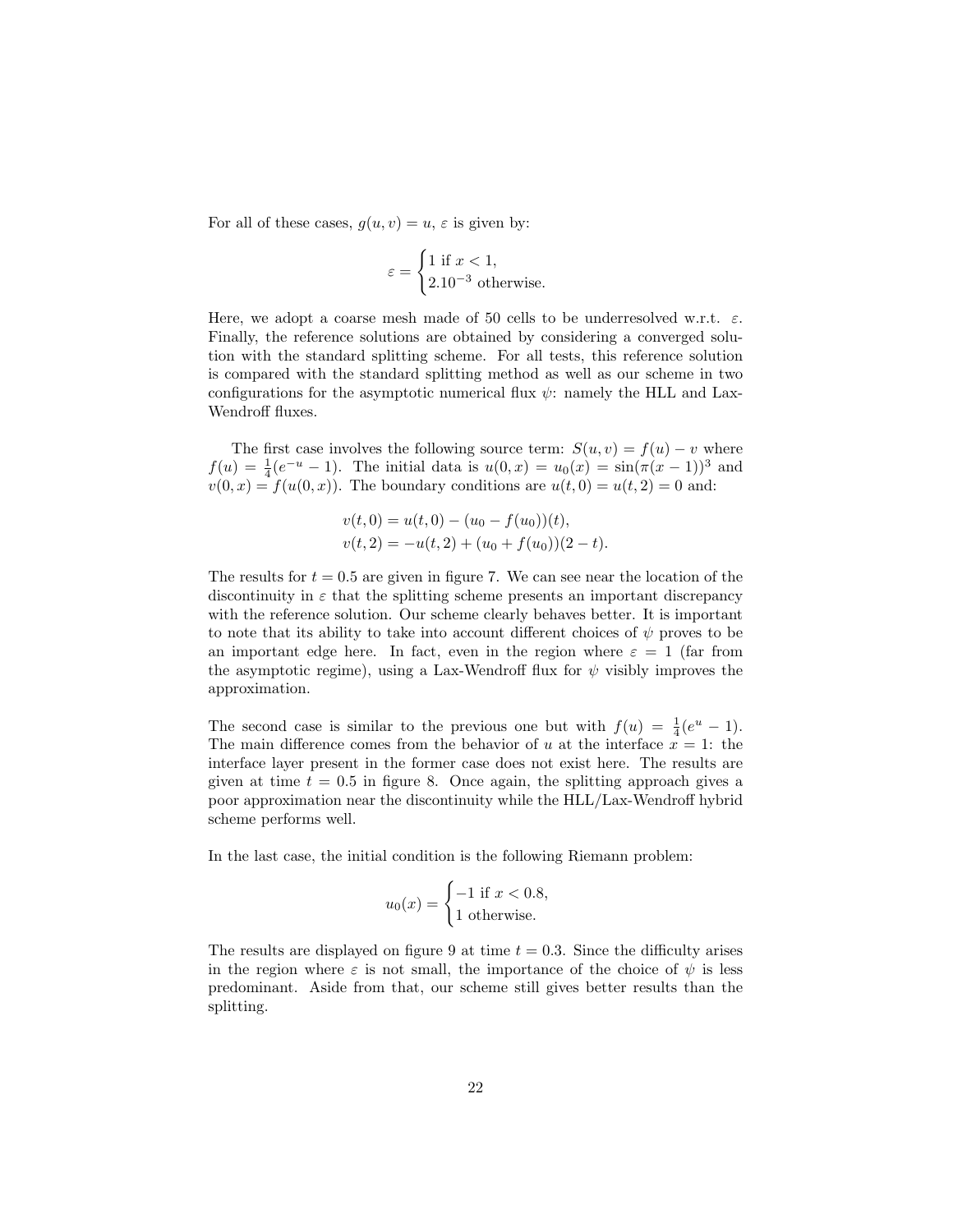

Figure 7: Variable  $\varepsilon$  case 1: u (l) and v (r) at  $t = 0.5$ .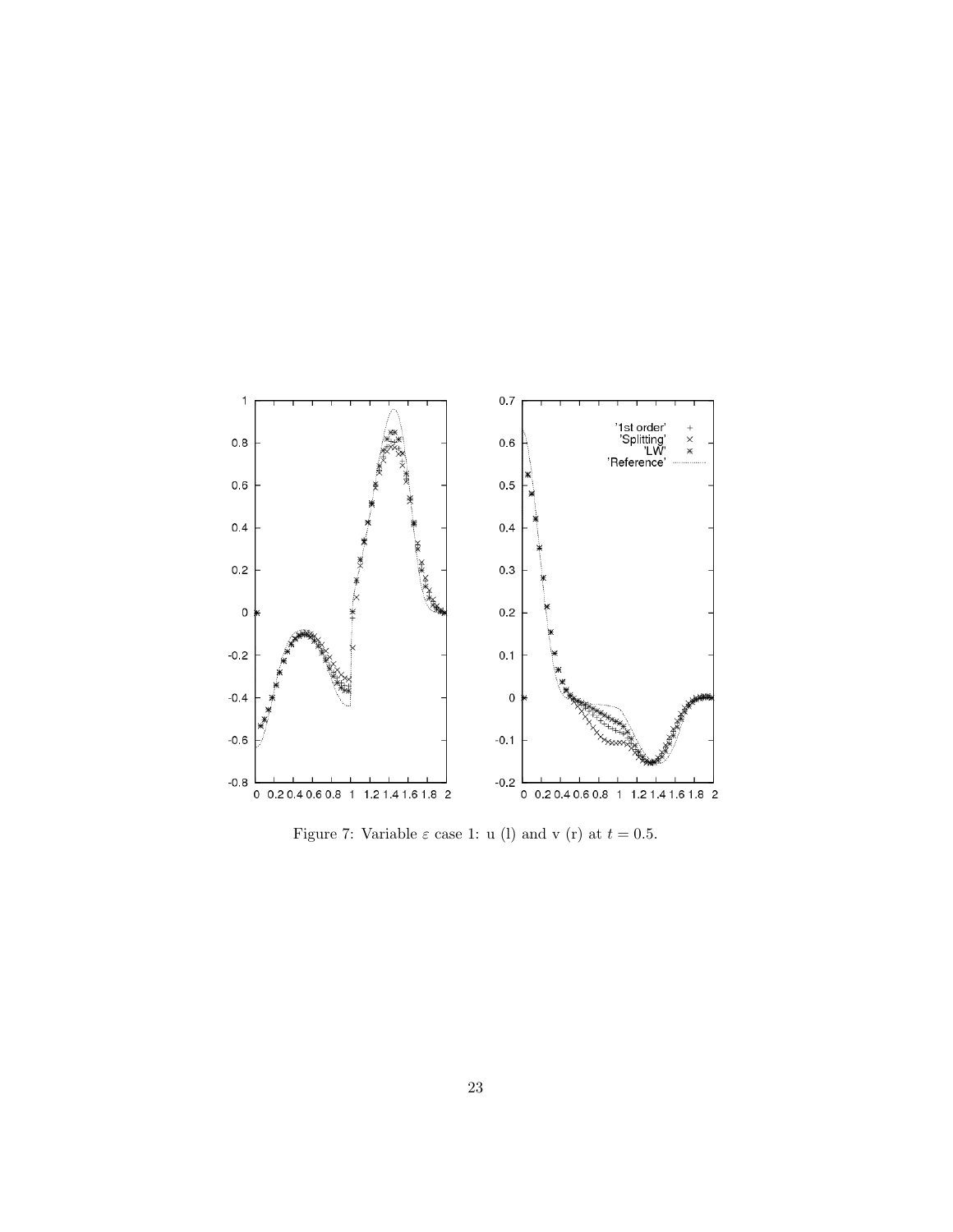

Figure 8: Variable  $\varepsilon$  case 2: u (l) and v (r) at  $t = 0.5$ .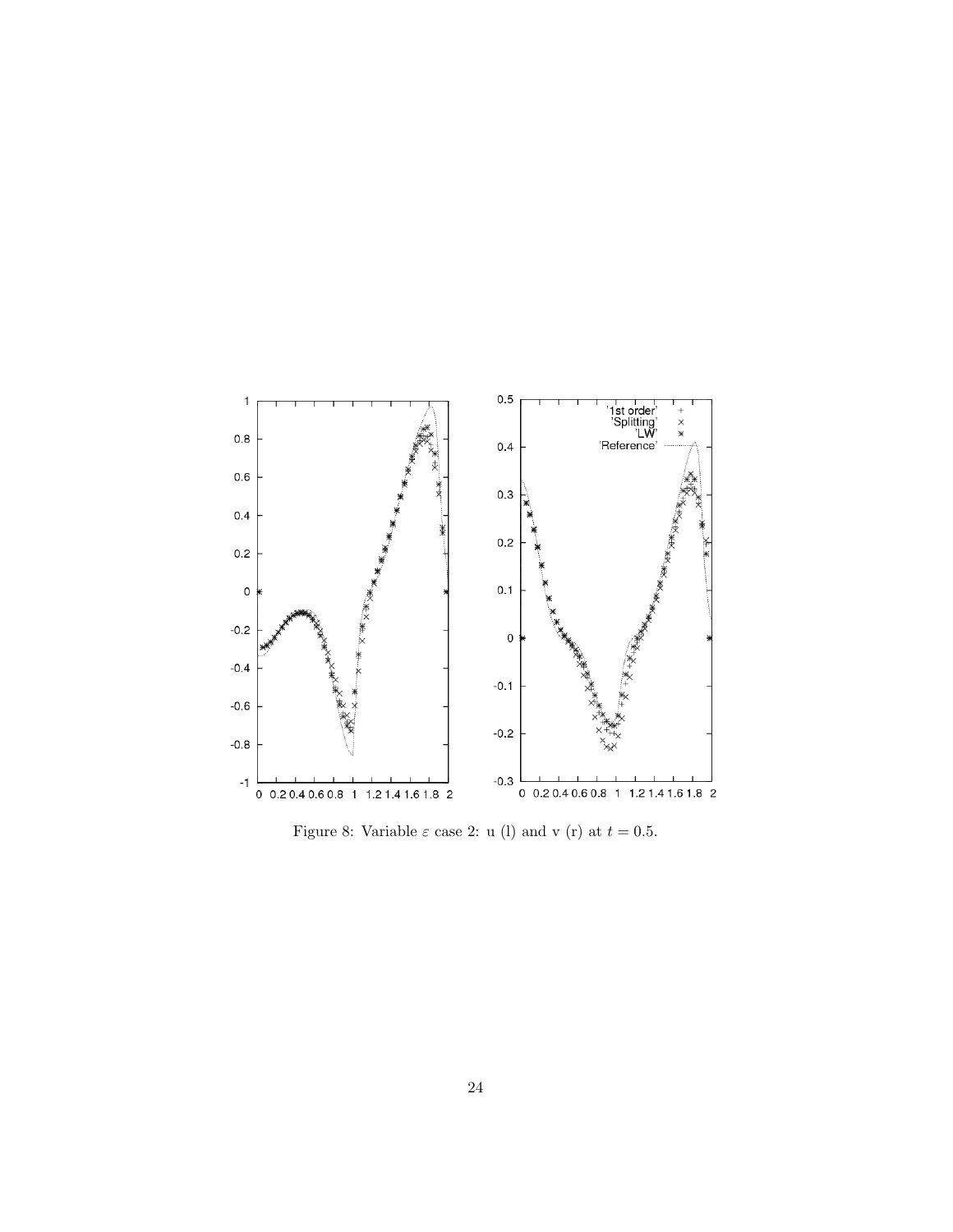

Figure 9: Variable  $\varepsilon$  case 3: u at  $t = 0.3$ .

### 6.5 Long time behavior

In this last test-case, we investigate the long-time behavior of the schemes. We therefore consider the Telegraph equations (i.e.  $f = 0$ ,  $g(u, v) = u$  and  $a = 1$ ) for a small  $\varepsilon$  and compute the solutions for large times. This is a very challenging test-case all the more since  $u$  is not governed by the limit equation (3) anymore. Instead, it degenerates into the solution of a diffusion equation (see [6] for instance). The results showed on figure 10 are obtained with  $\varepsilon = 5.10^{-3}$ and  $t = 40$  on a mesh made of 100 cells. The initial conditions are given by:

$$
(u, v)(0, x) = \begin{cases} (-1, -1) \text{ if } x < 8, \\ (0, 2) \text{ otherwise.} \end{cases}
$$

Finally, the reference solution is obtained with a grid-converged long-time asymptoticpreserving scheme (see [7]). Obviously, neither the scheme introduced in this article nor the splitting strategy are designed for being able to recover the diffusive limit of this extreme test-case. Indeed, we immediately see on figure 10 that the splitting scheme gives results which are very far from the expected solution. Our scheme with the HLL choice for  $\psi$  is better though it still predicts wrong results. On the other hand, the Lax-Wendroff flux for  $\psi$  greatly improves the quality of the approximation and the discrepancy between the computed and the reference solution becomes acceptable. In fact, high-order choices for  $\psi$  in-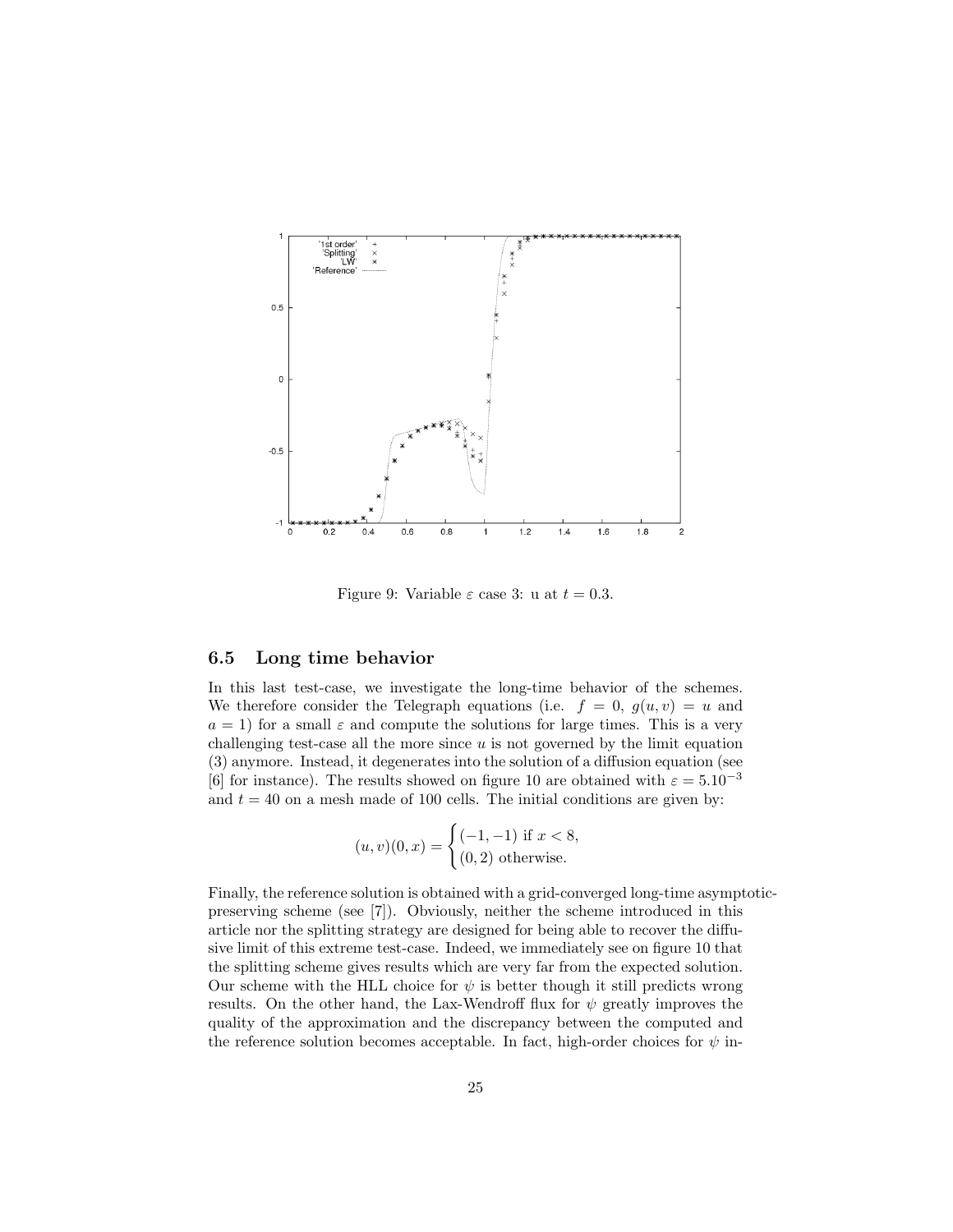

Figure 10: Long time  $(t=40)$  behavior of the different schemes.

crease the range of validity of the scheme.

Let us finally point out that it seems incompatible to preserve both the relaxation and the diffusion asymptotics. Therefore, if simulations are to be carried out over a wide range of times, our scheme with a high-order choice of  $\psi$  seems a good compromise.

#### Conclusion

In this paper, an asymptotic-preserving numerical scheme was proposed to approximate the solutions of  $(1)-(2)$ . One of the main edges of this scheme is to fully control the numerical discretization of both asymptotic regimes. In particular, the main discrepancy between this scheme and the classical ones (such as the splitting technique) lies in the possibility to select any relevant scheme in the relaxation limit ( $\varepsilon \to 0$ ). Indeed, it is imposed by the usual techniques. This edge is important from several points of view. For instance, it allows to consider this scheme for code coupling. It is also crucial on extreme situations, as showed in the long-time simulation.

The scheme was proved to be robust and stable and to perform well on various numerical examples.

### References

- [1] A. Ambroso, C. Chalons, F. Coquel, and T. Galié. Interface model coupling via prescribed local flux balance. (07-3822), 2007.
- [2] A. Ambroso, C. Chalons, F. Coquel, E. Godlewski, F. Lagoutière, P.-A Raviart, and N. Seguin. The coupling of homogeneous models for twophase flows. IJFV, 4(1):1–39, 2007.
- [3] A. Ambroso, C. Chalons, F. Coquel, E. Godlewski, F. Lagoutière, P.-A. Raviart, and N. Seguin. Relaxation methods and coupling procedure. 56(8):1123–1129, 2008.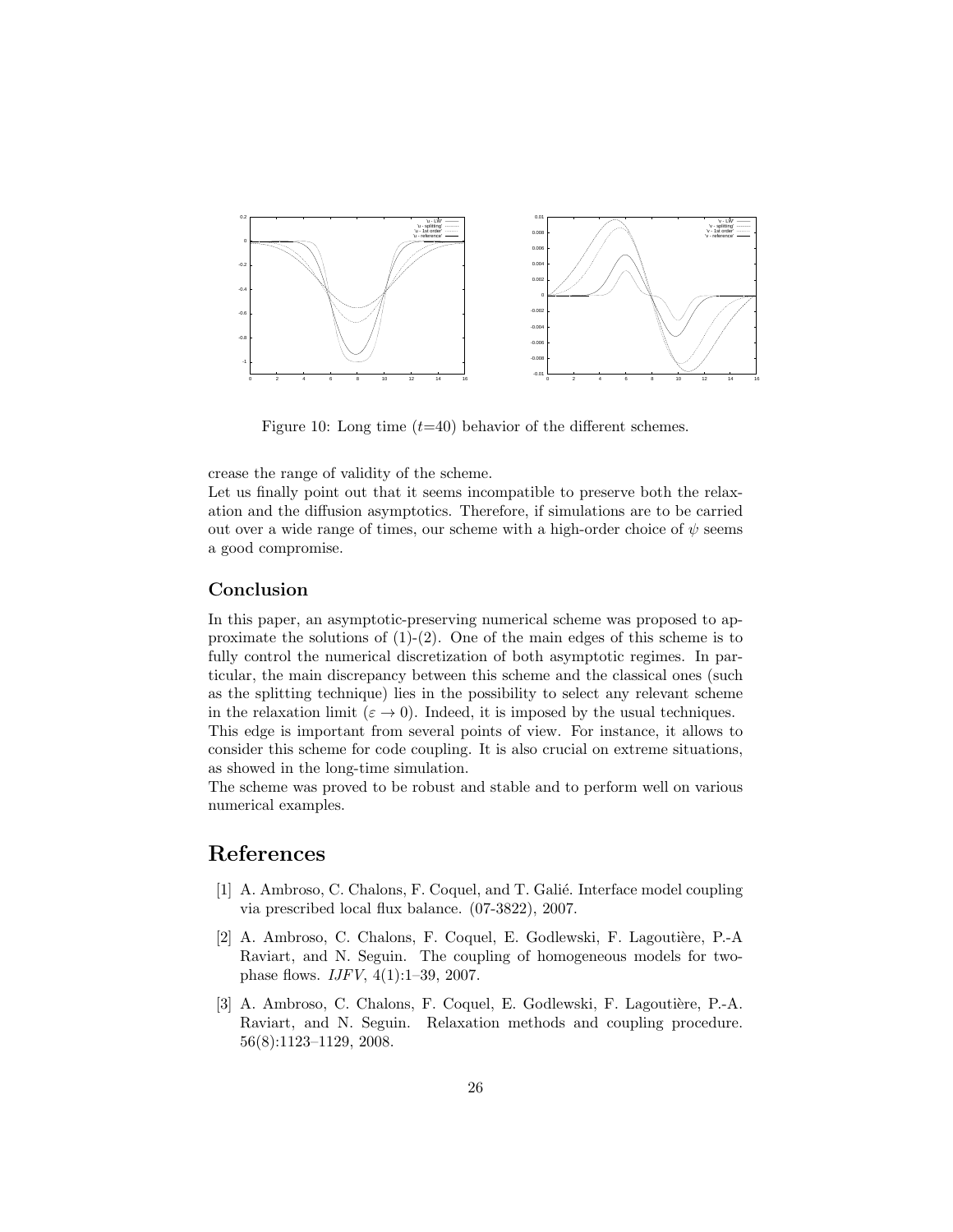- [4] A. Ambroso, C. Chalons, and P.A. Raviart. A godunov-type method for the seven-equation model of compressible two-phase flow. Computers and Fluids, 54:67–91, 2012.
- [5] D.S. Bale, R.J. Leveque, S. Mitran, and J.A. Rossmanith. A wave propagation method for conservation laws and balance laws with a spatially varying flux functions. SIAM J. Sci. Comput., 24:955–978, 2002.
- [6] C. Berthon, P.-G. LeFloch, and R. Turpault. Late time/stiff relaxation asymptotic preserving approximations of hyperbolic equations. Math. of Comp., to appear.
- [7] C. Berthon and R. Turpault. Asymptotic preserving hll schemes. Numerical Methods for Partial Differential Equations,.
- [8] F. Bouchut. Nonlinear stability of finite volume methods for hyperbolic conservation laws and well-balanced schemes for sources. Frontiers in Mathematics. Birkhäuser Verlag, Basel, 2004.
- [9] F. Bouchut, H. Ounaissa, and B. Perthame. Upwinding of the source term at interfaces for euler equations with high friction. Comput. Math. Appl., 53:361–375, 2007.
- [10] C. Buet and S. Cordier. An asymptotic preserving scheme for hydrodynamics radiative transfer models. Numerische Mathematik, 108(2):199–221, 2007.
- [11] C. Chalons, F. Coquel, E. Godlewski, P.A. Raviart, and N. Seguin. Godunov-type schemes for hyperbolic systems with parameter dependent source, the case of euler system with friction. *Mathematical Models and* Methods in Applied Sciences, 20(11):2109–2166, 2010.
- [12] G.Q. Chen, C.D. Levermore, and T.P. Liu. Hyperbolic conservation laws with stiff relaxation terms and entropy. Comm. Pure Appl. Math., 47:787– 830, 1995.
- [13] P. Degond, F. Deluzet, A. Sangam, and M.H. Vignal. An asymptotic preserving scheme for the euler equations in a strong magnetic field. J. Comput. Phys., 228:3540–3558, 2009.
- [14] F. Filbet and S. Jin. A class of asymptotic-preserving schemes for kinetic equations and related problems with stiff sources. J. Comput. Phys., 229:7625–7648, 2010.
- [15] G. Gallice. Positive and entropy stable godunov-type schemes for gas dynamics and mhd equations in lagrangian or eulerian coordinates. Numer. Math., 94(4):673–713, 2003.
- [16] E. Godlewski and P.A. Raviart. Numerical approximation of hyperbolic systems of conservation laws, volume 118 of Applied Mathematical Sciences. Springer-Verlag, New York, 1996.